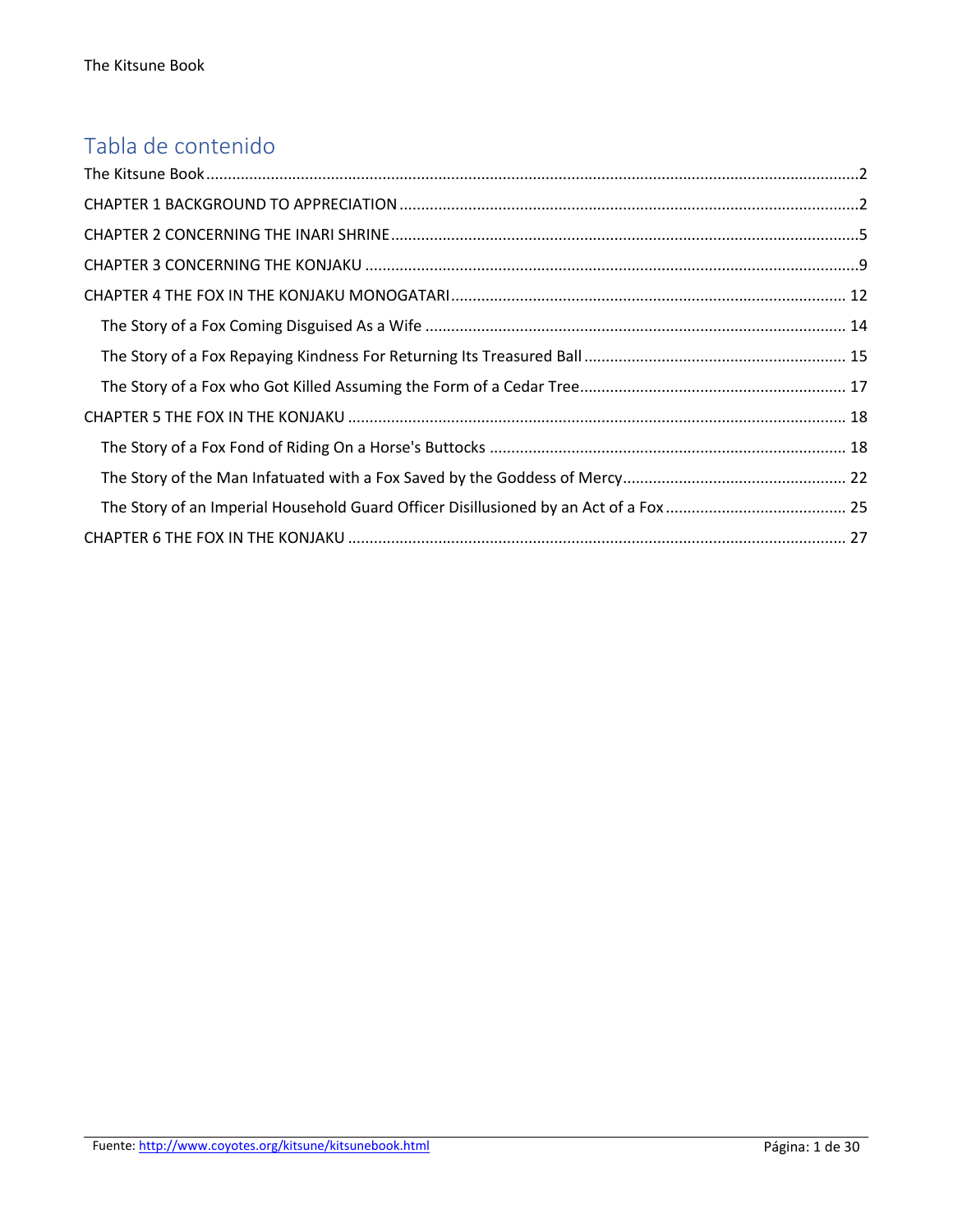# <span id="page-1-0"></span>The Kitsune Book

## <span id="page-1-1"></span>CHAPTER 1 BACKGROUND TO APPRECIATION

IN Japan, Kitsuné is considered to be the most interesting and popular animal in tradition. You will find the tradition of the fox existing everywhere you go in the country. And Kitsuné is loved and worshiped by the people.

All the principal authorities on ancient customs and ideas tell us that animal worship has prevailed in every part of the globe. And whatever may be the origin of this worship, a good authority on Hindu religion asserts that it is to be accounted for by the working of one or other of the motives of gratitude, fear, or awe, operating separately in the separate cases. Men, in not understanding the ways and powers of animals, considered them as higher than themselves and hence worshiped them and copied them in some of the habits.

In this connection, it is interesting to note how the American Indians, good hunters as they were, feared and worshiped the animals of woods and forests.

"The animal people lived," says an Indian legend, "before the days of the first grandfather, long, long ago, when the sun was new and no larger than a star, when the earth was young, and the tall firs of the forest no larger than an arrow." A beautiful legend, this.

Indeed it was the fox, the Silver Fox, that created the world, according to the legend of the Hat Creek Indians, who live in the Northwest of America.

The word Kitsuné comes from two Japanese syllables: kitsu and né. Kitsu is the sound made when a fox yelps, and né is a word signifying an affectionate feeling, a suitable name for such an interesting creature as a fox.

Foxes are rarely seen nowadays in Japan even in rural districts. In ancient times, however, they would roam about leisurely in any place, wagging their long pointed muzzles and dragging their long busy tails.

Late at night, in the stillness of a deserted village, the plaintive barking of a fox would be heard.

"Kitsu\* is yelping. Kitsu is yelping again," a mother would tell her infant, giving the breast to him in bed.

In ancient times, according to the Nihon Ryakki, one of the oldest books of records, a great number of foxes lived even in the national capital, Kyoto: In the reign of the Emperor Kammu (737-806), foxes barked at night in the Imperial Palace in December, 803; and in the reign of the Emperor Saga (786-842), foxes walked up the stairs of the Imperial Palace in September, 820.

Yoshida Kenko, the famous writer-recluse of the middle part of the 14th century, writes in his Tsure-zuregusa as follows: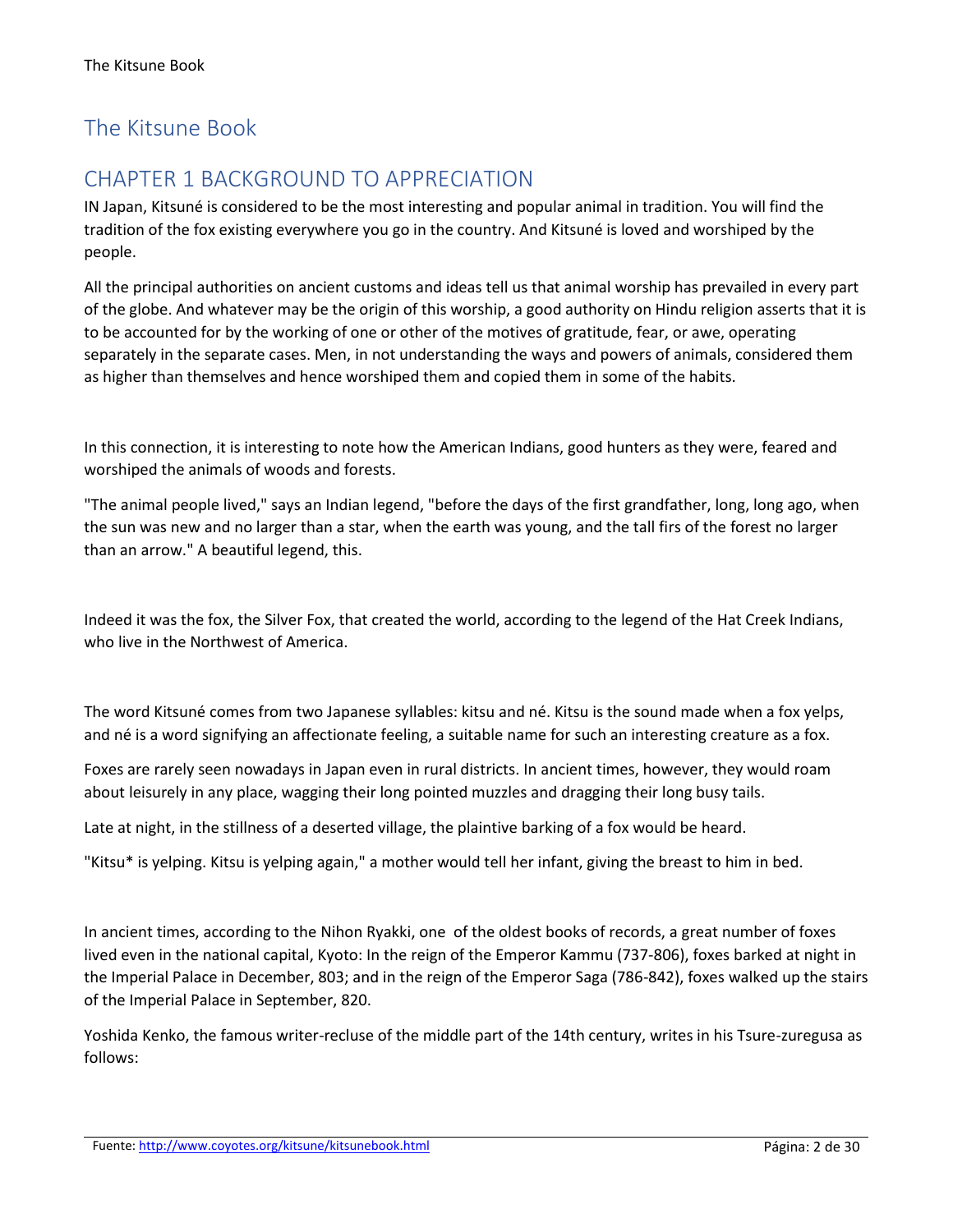\*Kitsuné was called Kitsu in ancient times. Not an abbreviation here. (See the chapter Fox in Poetry.)

"In the palace at Horikawa, a servant was bitten in the leg by a fox while he was in bed fast asleep. A petty priest of the Ninnaji temple was passing one night in front of the main building of the temple when three foxes attacked him. He unsheathed his sword to defend himself and lunged at two foxes. One of them was killed, the other two scampered away. The priest was injured in several parts of his body. However fortunately he was not so seriously wounded."

You can see by the above statement made by Kenko that foxes were still rampant in the 14th century capital of the country.

In Japan, says the Nihon Shoki, the annals compiled in 720, Kitsuné was formerly held in respect as an animal of good omen. In 720 a black fox was presented from Iga Province to the Emperor Gemmyo (661-726), an empressregnant, the founder of the capital of Nara.

However in the 10th and the llth centuries when poetry was flourishing, Kitsuné was not treated with affection. The animal, then, was merely considered to be weird and uncanny. Kitsuné, in those days, was associated in literature in general with such a thing as an apparition or a wraith.

To understand the tales (including, of course, those of Kitsuné) told in the era during which The Genji Monogatari or The Konjaku Monogatari was written, we must know the social conditions. The foregoing stories were written in the epoch dominated, to all intents and purposes, by the military men. And it must also be remembered that the religion of these

military men was Power. Each of the war barons, who wanted to be the master of the capital by conquering his rival, had no leisure to resign himself to his fate. He simply strove against it, casting aside effeminate fatalism. He engaged in internecine feuds. He would break his promises. And only the brave could win the laurels of victory.

On the other hand, the masses in those days, who lived in the world of disturbances, must have found themselves exhausted physically and spiritually. They had previously suffered under the tyrannical government. And now they could not seek a place for peaceful living because of wars. Therefore they were obliged to take refuge in superstition, a natural course for them to take.

Superstition is a thing calculating and materialistic in any age, common to all. Superstition instantly captivates the masses by its momentary pleasure and immediate advantage. It always avails itself of the disadvantages of people. They lose their reason when blinded by superstition. Thus there were two different currents in those days

Fuente: <http://www.coyotes.org/kitsune/kitsunebook.html> Página: 3 de 30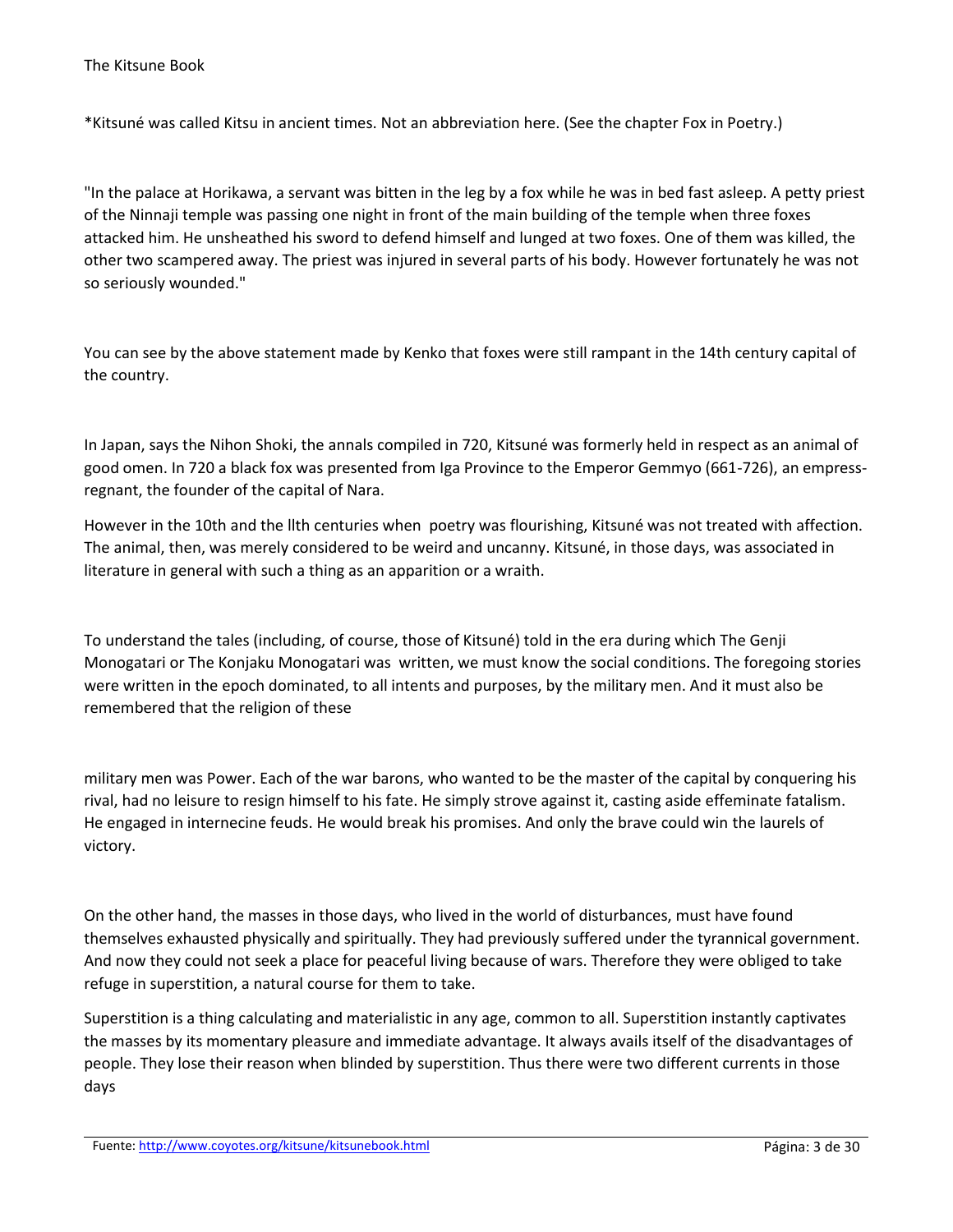—power-worship and the addiction to superstition, as seen in the military class and the lower people, phenomena totally contradicting each other in nature. The faith of the latter was under pressure by the former.

Now we must look back upon the later era—the Édo Era (1615-1847), during which such famous tales as The Ugétsu Monogatari and The Hakken-den were written. We find there a different aspect of life—totally

different from that of the above-mentioned age.

Tokugawa-Iyéyasu, who assumed the reins of govern- ment after Toyotomi-Hidéyoshi in the early part of the 17th century, was an extremely shrewd statesman- general. He believed not only in Power, but also in religion as a policy, and he was afraid of his fate after death, like an ordinary man.

As for the populace in this era, they saw peace ensured by the establishment of the Tokugawa shogun-ate. However the class system, the samurai class and the lower classes still existed. It was still the world of samurai. In consequence, the populace could do nothing but resort to their faith for the relief of their sufferings. However after the insurrection of Shima-bara, a great revolt of Christians in Kyushu in 1637, a strict surveillance was exercised over religion—their only safety-valve. It was natural that they began to indulge merely in pleasure.

The samurai class, at the same time, sank into effeminacy by the neglect of military discipline; and began to follow the example of the people in general as they became used to peace. As a result, they became as superstitious as the populace.

Tsunayoshi, the 5th Shogun of the Tokugawas, for instance, believing blindly in the preaching of Priest Ryuko, established several big temples and issued an order to protect animals, especially dogs, because he was born in the Year of the Dog (The year falling on one of the twelve horary signs, Dog). Dogs, therefore, thrived, and the streets of Édo, as might well be imagined, were full of their feces, and they called Tsunayoshi the Dog- Shogun. He was a wise and learned shogun. However superstition made him such a man.

The literature, and especially the stories told of foxes in those days, naturally reflect this tendency to superstition. When, for instance, a maniac or maniacs appeared on the street of Édo (present Tokyo) and cut women's hair and they could not apprehend the culprits, they attributed the offence to the act of Kitsuné, calling them hair-cutting Kitsuné.

The hair-cutting Kitsuné was the town-talk in the days of the great artist Utamaro (1753-1806). The outrageous act must have caused considerable alarm among the women at that time who prized their hair so much, as shown in several block-printed genre-pictures.

To the minds of the people, Kitsuné seemed to take delight: 1) in assuming the form of human beings; 2) in bewitching human beings and 3) by possessing human beings. The people of the Heian Era (781-1185) and the Édo Era (1615-1867) believed in these things and the superstition still survives in some rural districts of the country.

Kitsuné, it must be remembered, was real in the minds of these people. They lived with Kitsuné. They shared joy and sorrow with Kitsuné. They fell in love with Kitsuné—and Kitsuné was infatuated with men—and women, as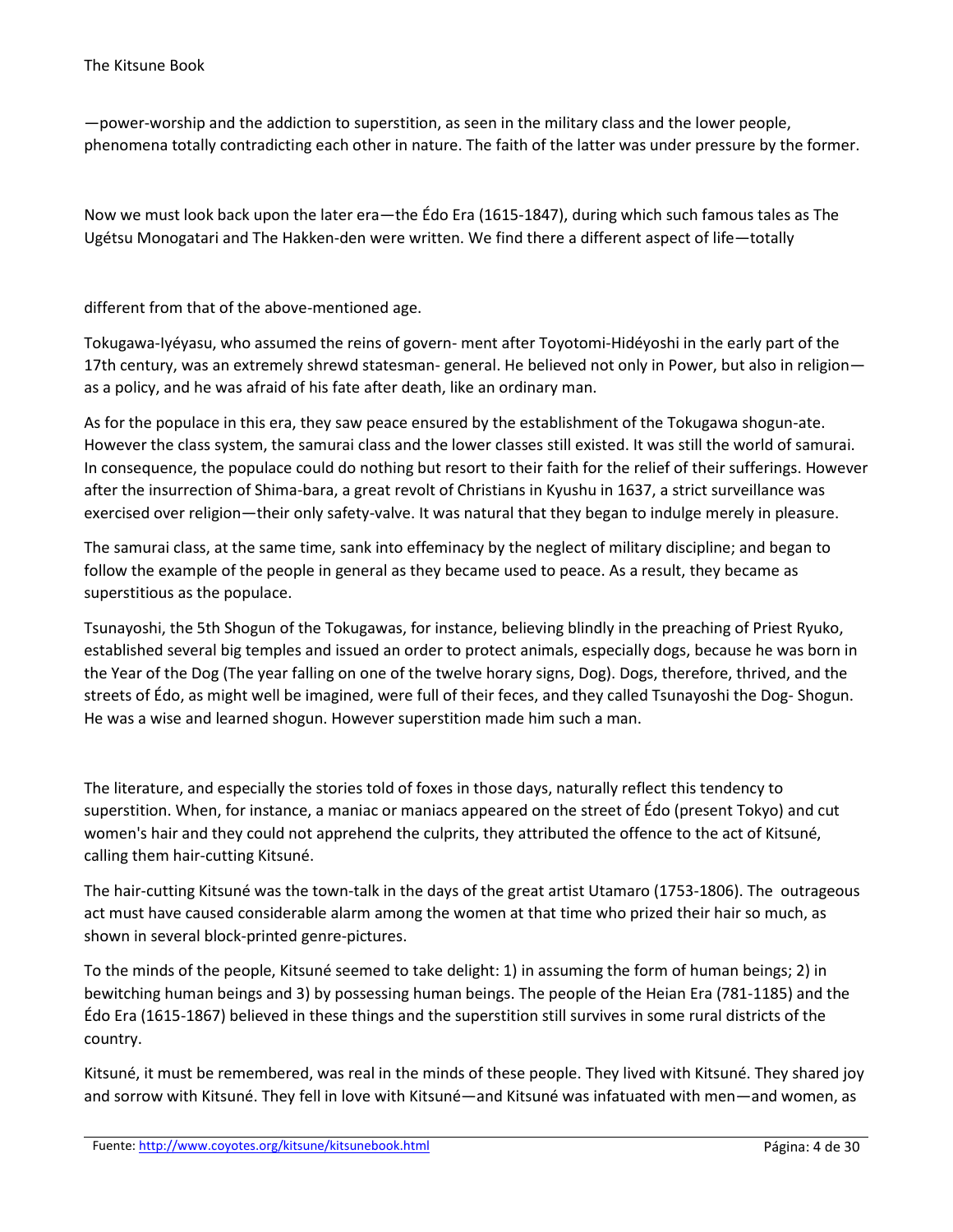you will read later in The Konjaku Monogatari and other tales. The writers of these books, of course, related stories about Kitsuné believing in Kitsuné, the animal of romance and mystery.

The author of this book, therefore, sincerely hopes that the reader will live with those people—believing in Kitsuné endowed with supernatural power. Then you can appreciate him fully and enjoy the tales found in this volume.

## <span id="page-4-0"></span>CHAPTER 2 CONCERNING THE INARI SHRINE

THE Inari shrine, one of the most popular and prosperous shrines of Japan, is so closely related to Kitsuné tradition that the animal, with the Japanese people in general, is synonymous with the shrine.

The Inari shrine with its characteristic red torii (a symbolic entrance to the precincts of a shrine) and a pair of white fox images, the messengers of the deity, will be found everywhere in the country—in towns, in villages and a miniature one, in private houses, geisha houses, on department store roof gardens and other places.

The Inari shrine was originally erected in 711 as their patron deity by the influential Hatas, the descendants of the Korean prince naturalized in the 4th century.

Because of the fact that the Inari shrine is greatly concerned with the tradition of the fox in Japan, I will speak here about the shrine in detail.

The shrine is dedicated to Inari, the God of Rice. The name Inari is derived from the word of iné, rice plant. Inari means literally the growing of rice plants. It means, in substance, rice crop. Rice, in Japan, is the symbol of agriculture—the symbol of life in ancient times. In the phenomenon of the sprouting

of rice plants—in the growth of rice plants, the young and fresh spirit of the Inari God was to be felt. Thus the name Inari was given by the founder of the shrine, the Hatas.

Speaking of Inari it is interesting to note, from the etymological point of view, that there are many Japanese archaic words with the suffix of ri. For example:

Ika-ri (anger), oko-ri (origin), hika-ri (light), aka-ri (source of light), ino-ri (prayer), mamo-ri (protection) , mino-ri (crop) and others.

As it is clearly seen from the above instances, the Japanese suffix ri means something related closely to the divine work or power of God: Ikari (anger) is a word originally used in expressing a strong emotion aroused at seeing a gushing spring. Later, this word was used in expressing the intense feeling of God and men.

Fuente: <http://www.coyotes.org/kitsune/kitsunebook.html> Página: 5 de 30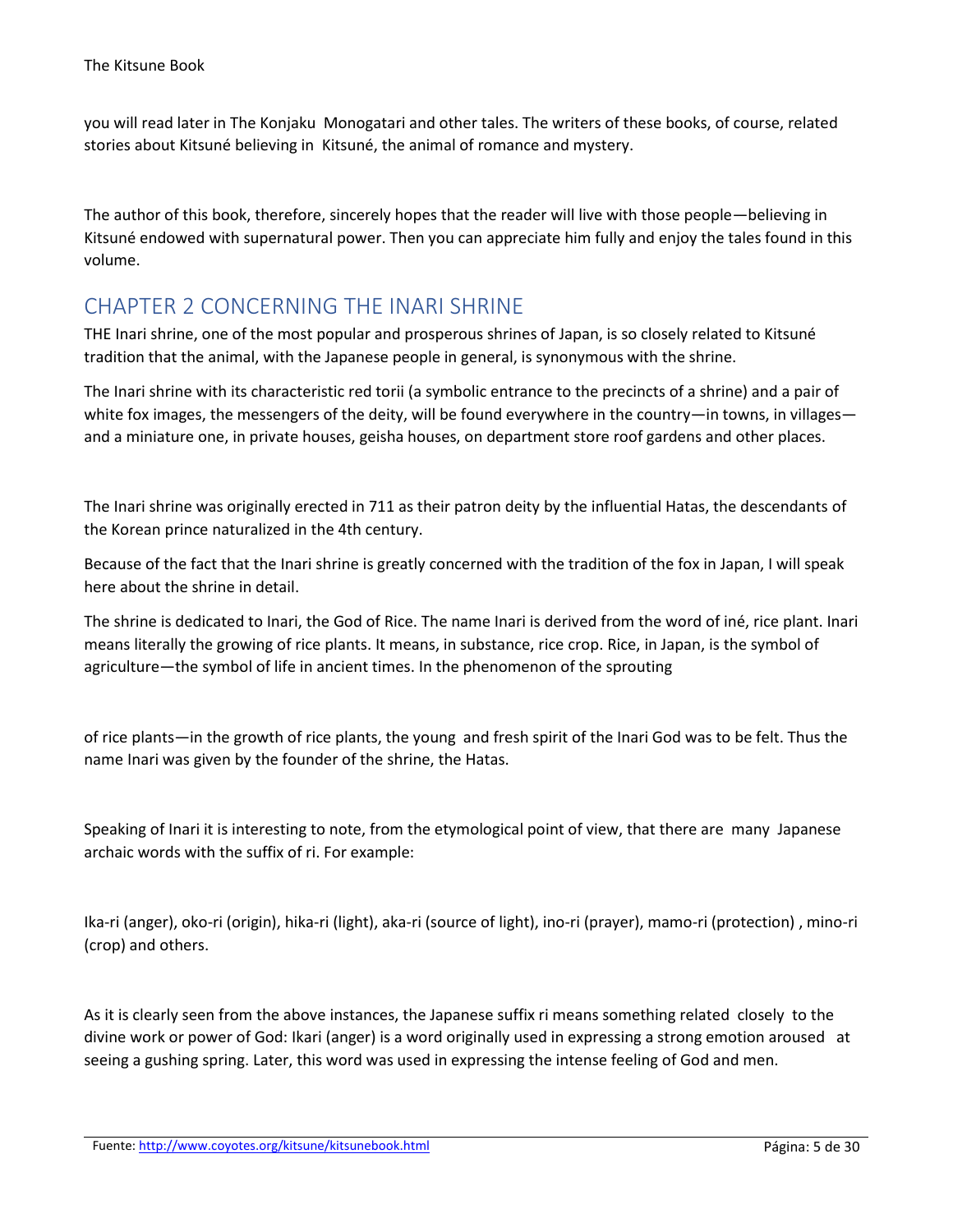Okori (origin) means the power of Mother Nature. Hikari (light) and akari (source of light) have something to do with the mysterious power of God for which human beings are grateful. Inori (prayer), in any language, is the act of offering reverent petition, especially to God. And, in the case of inari, meaning ine-nari (rice crop), it signifies the fruit of the farmers' labor gained by the grace of God.

All the foregoing words with the suffix of ri are religious words. The name of Inari, therefore, was given by the Hatas to their tutelary god out of gratitude to the God of Rice.

Some people think that the white foxes, the guardians and messengers of the shrine, are identical with the deity of Inari. It is true that this is one of the characteristics of the faith. However this, it must be remembered, is only an aspect of the Inari faith. This can be proved by the fact that the god of foxes has never been deified in the Inari shrine as the object of worship, though there is a tributary shrine dedicated exclusively to the sacred white foxes in the precincts of the shrine at Fushimi, Kyoto, the site of the great Inari shrine.

In former years, the Inari shrine was supposed to have the senior grade of the first Court rank—Sho-Ichii. The fox gods, however, had no rank though they were enjoying general popularity. To illustrate this point, here is a poem by Issa, a haiku poet of the early 19th century, a humorous haiku composed by him on the occasion of the festival of Hatsu-uma held annually at the Inari shrines throughout the country in February:

O spring season's gaieties!

The white foxes bark In a festive mood

With no Court rank of mark.

The white foxes of the Inari shrine are also called

myobu. Here is the legend why they are so named:

In the reign of the Emperor Ichijyo (980-1011), there lived a charming Court lady with a rank of myobu (a Court rank conferred on ladies) whose name was Shin- no-Myobu. She was a devotee of Inari God. She went to the shrine at Fushimi, Kyoto, to confine herself there for prayer for a period of seven days. After she had completed her term of worship, it is said, she won the heart of the Mikado and later became his consort. She attributed her good luck to the white foxes guarding the shrine and the name of myobu was given to them.

And here is a mythological story telling us how the white foxes became connected with the Inari shrine:

To the north of the capital, Kyoto, there lived a pair of very old white foxes in the neighborhood of Funaoka hill. The he-fox was a silver-white-furred animal and looked as if he were wearing a garment of bristling silver needles. He always kept his tail raised while walking. The she-fox had a deer's head with a fox's body. Their five cubs would follow them wherever they went. Each of these cubs had a different face.

During the Koin Era (810-823), the two white foxes, accompanied by the five cubs, made their way to the Inari shrine at Fushimi leaving their earth near Funaoka hill. When they reached the Inari-yama hill on which the shrine stood, they prostrated themselves in front of the shrine and said reverently:

Fuente: <http://www.coyotes.org/kitsune/kitsunebook.html> Página: 6 de 30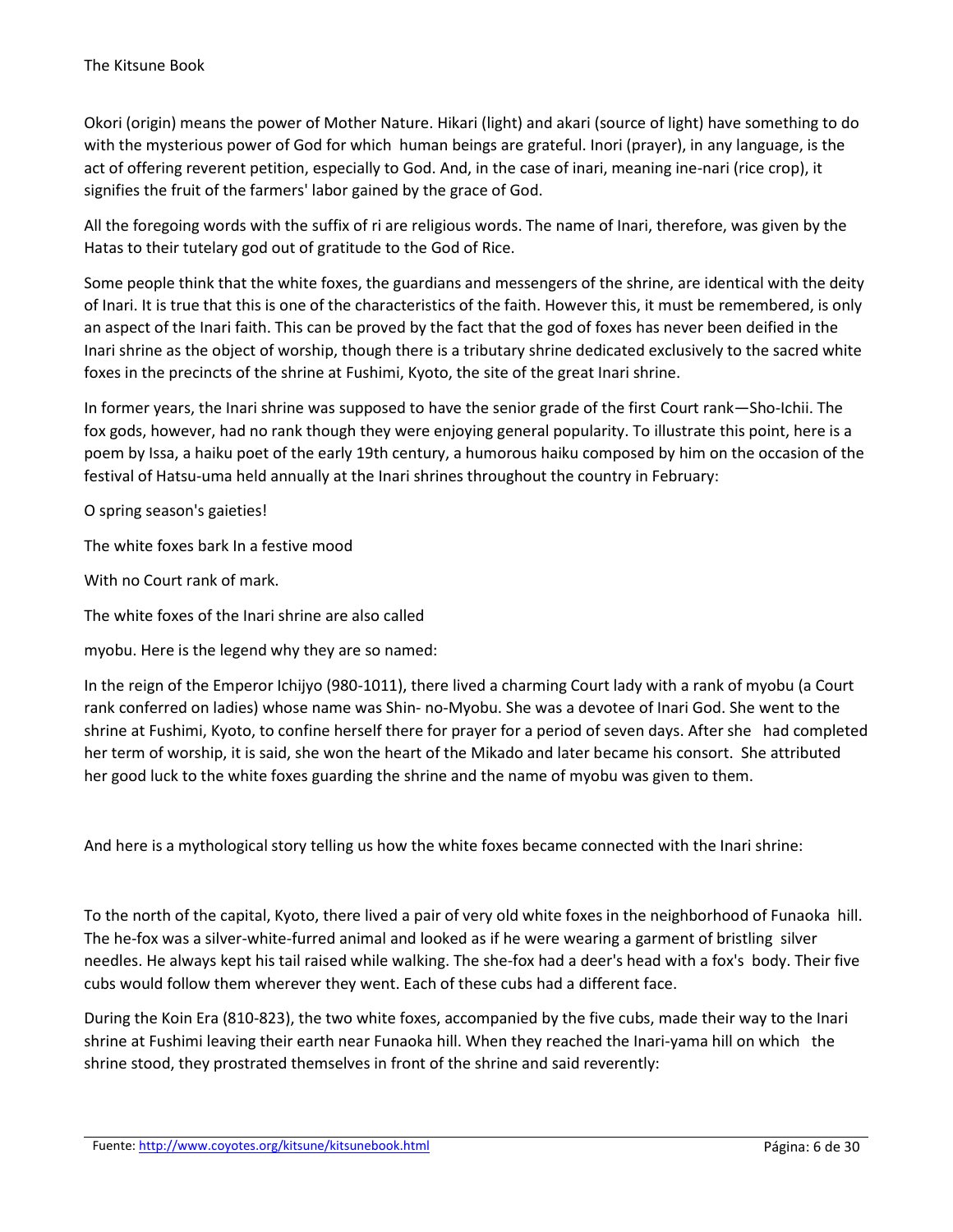"O Great God! We are naturally gifted with wisdom though we were born as animals. Now we sincerely wish to do our part for the peace and prosperity of the world. We regret, however, that we are not able to realize our purpose. O Great God! We pray from the bottom of our hearts that you would graciously allow us to become members of the household of this shrine so that we will be able to realize our humble wish!"

Greatly impressed by the sincerity with which these words were spoken, the sacred altar of the shrine instantly shook as if by an earthquake. And the next moment, the foxes heard the solemn voice of the Inari God coming from behind the sacred bamboo screen:

"We are always endeavoring to find some means to bestow the divine favor of Buddha on all men by doing our best. Your desire, foxes, is really praiseworthy. We will allow you, all of you, to stay here to do your service in this shrine forever. We expect you to assist with sympathy the worshipers and the people in general with the faith. We order you, He-Fox, to serve at the Upper Temple. We give you the name of Osusuki. And you, She-Fox, shall serve at the Lower Temple. We give you the name of Akomachi."

Hereupon each of the foxes including the five cubs made ten oaths and began to comply with the wishes of all the people. (It is generally believed that if any person with the Inari faith actually sees the natural shape of a white fox, or even sees it in a dream, he is receiving a divine revelation of the God of Inari through the medium, the messengers of the deity.)

And here is a reliable record of how the white foxes of the shrine became closely connected with the Inari God:

Imperial Princess Toyuké, Goddess of Crops, to whom the Inari shrine is dedicated, was commonly called Goddess Mi-Kétsu. People wrote the word of Mi-Kétsu using a phonetic equivalent of Mi-Kétsu—

Three Foxes. Since then they believed that the deity was a fox-deity and also were under the impression that the Inari shrine was sacred to Kitsuné, a fact proving that the thought of ancestor-worship was combined with that of animal-worship.

Consequently they thought that when they had faith in the Inari God, the fox-messenger would make its appearance doing an act of charity and benevolence. (See the legend of Sanjyo Kokaji, the swordsmith, appearing in the chapter Fox in Nō Plays.) Thus the fox-faith nourished throughout the country.

It is a well-known fact that all religions had a mes- senger for the communication of God and men. In Christianity, for instance, we see the Holy Sheep or angels effecting the connection between the celestial world and the lower world, and we also see other messengers transmitting the Christian doctrine.

In the case of Buddhism, we see a sort of Buddha, Bodhi-sattva, next to Buddha in rank, and also Jizo (Ksitigarbha), a guardian deity of children. They are the messengers of Buddha endeavoring to bring about the redemption of all men. (See these messengers of Buddha appearing in the tales of The Konjaku Monogatari, to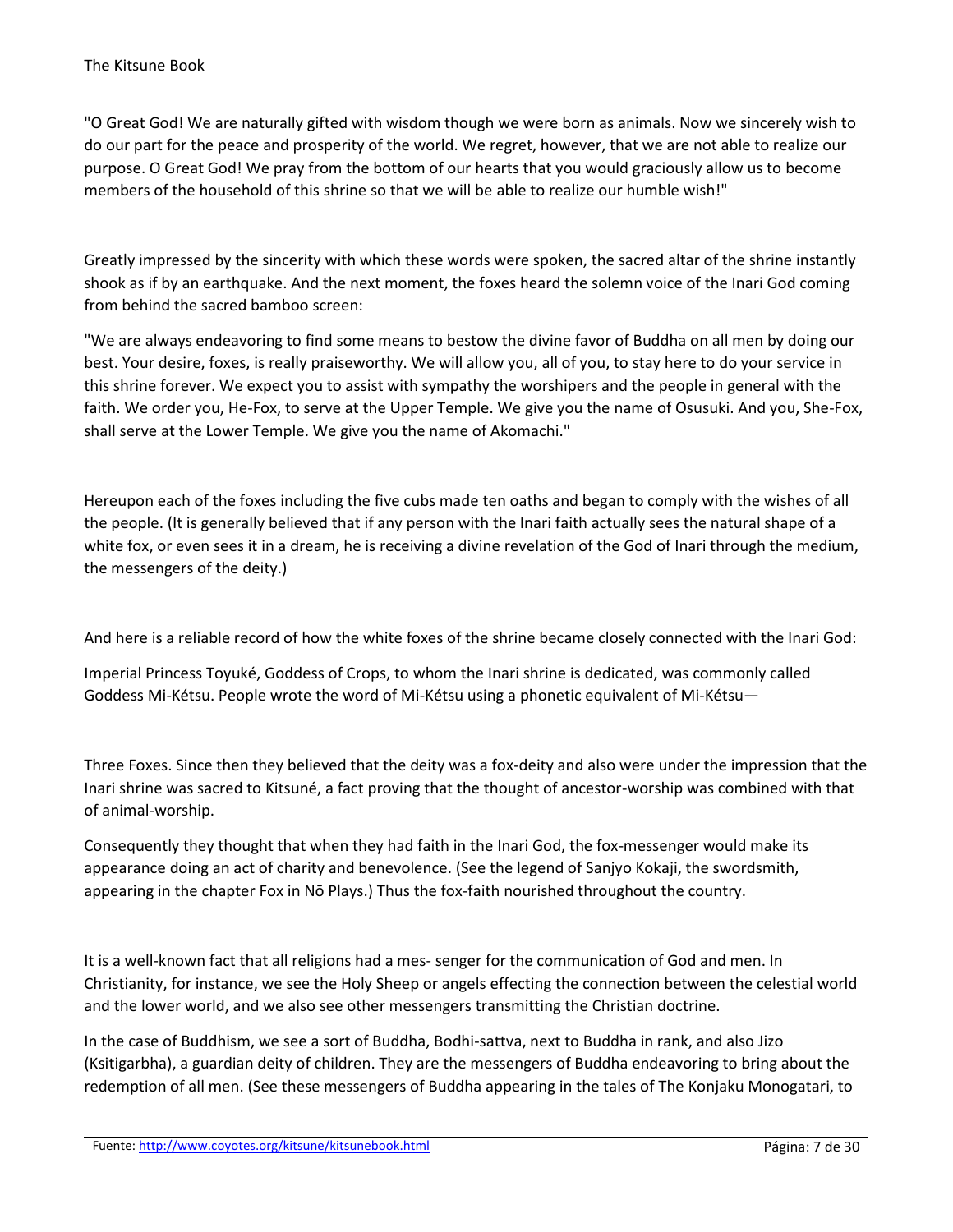be introduced later.) And Inari God has the white foxes as his messengers. There are many messengers in the service of temples and shrines in Japan such as: Snakes, Pigeons, Crows, Deer, etc.

In this connection, it must be added that the foxes in the service of Inari God have nothing to do with the bewitchery or mischief of other foxes which are commonly called nogitsuné, or wild foxes. One of the

duties of the Inari shrine at Fushimi in Kyoto was to purge or chastise these nogitsuné. The direct descendants of the Hatas, founder of the shrine, had a secret method of driving away wild foxes possessing men.

There is a very interesting document treasured in the Onishi family, the descendants of the Hatas, a note sent to the shrine from Toyotomi-Hidéyoshi, the Tycoon (1536-1598), the first commoner in Japan to rise to the highest state office, and the unifier of the Japanese Empire.

The note was written by Hidéyoshi when the daughter of his adopted son, Ukita-Hidéiyé, was reported suffering from fox-possession. It runs as follows:

To the Inari God:

Ukita's daughter is now babbling, apparently possessed by a wild fox. I hope that the fox will ' be dispersed immediately. When no suitable measures be taken, a nation-wide fox-hunt will be ordered.

P.S.

The chief priest of the Yoshida shrine\* also notified concerning this matter.

Hidéyoshi (signature)

Note: Sending a note of protest to a god demanding him to drive away a wild fox supposedly possessing his adopted son's daughter is Hidéyoshi's way of doing things. Hidéyoshi reflects the spirit of the age: He believed in Power. However he also believed in the Inari God, and built the two-storied gate of the shrine.

\*Also a shrine in Kyoto with Kitsuné messengers.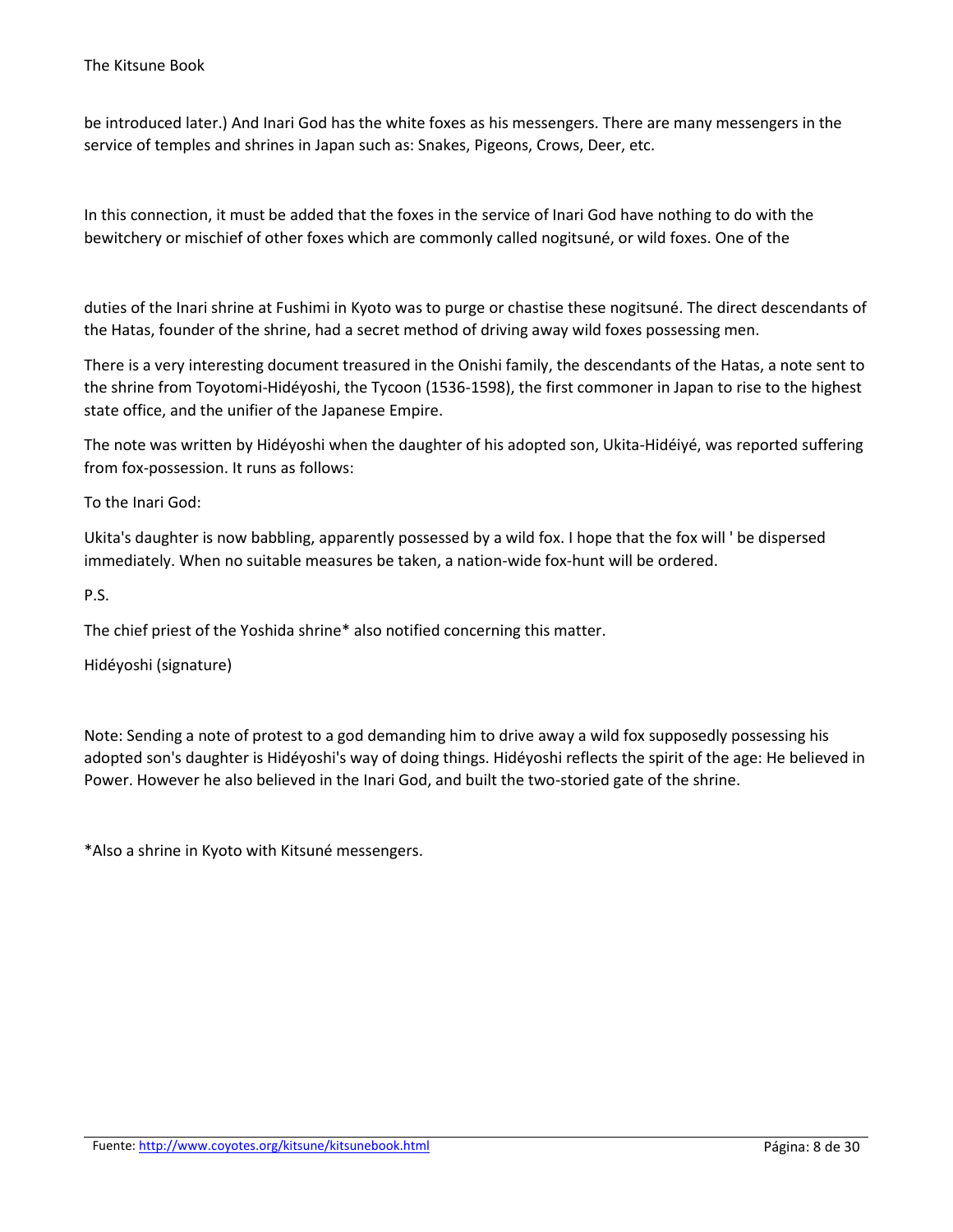# <span id="page-8-0"></span>CHAPTER 3 CONCERNING THE KONJAKU

MONOG ATARI

IN The Konjaku Monogatari, or Tales, Present and Past, you will find many stories relative to Kitsuné —and the book treats of Kitsuné, in literature, as a hero or heroine, for the first time in Japan. It is appropriate, therefore, to say a few words concerning the book and its author.

The Konjaku Monogatari is a rare book written by Minamoto-no-Takakuni, known as Uji Dainagoft (1004- 1077) in the closing years of the Heian Era (781-1185). The oldest as a collection of narratives in Japanese, the book consists of 31 volumes, divided into Three Sections: Tenjiku (ancient name for India), Shintan (ancient name for China) and Japan.

A wonderful book, this. The author was evidently a man who read extensively and learned abundantly by hearsay. He possessed many friends in every walk of life. He was energetic, systematic, accurate, and wrote with a powerful pen. Nobody could hope to start such a great work, and finish with success, unless he were a man holding views above the general level of opinion.

In the book, the Section of Tenjiku comes first,

followed by Shintan and Japan. The author compiled the book in this order out of respect toward Tenjiku, the country in which Buddhism arose and where Sakyamuni was born—and Shintan, the country of culture—the two great nations to which Japan owed a debt of gratitude.

Why did Takakuni write this book of narratives, comparable only with such books as AEsop's Fables or The Arabian Nights' Entertainments? Did he finish the work just finding it an occupation to his taste? Without any meaning? Without any prime object? And did he simply endeavor to collect and record tales of a strange nature?

In Japan, in the latter part of the remote ages, Buddhism, became more and more popular, and it was at the zenith of its prosperity in the early years of the 9th century after the brilliant Nara Era (645-780). Meanwhile, with the lapse of time, the old trend of things had been superseded by the traditions of China, and those of India coming through China had a great influence on the Japanese people—in ideas and in knowledge.

The author of The Konjaku Monogatari, no doubt, added the two sections of Tenjiku and Shintan for the purpose of enlightening people concerning the two great countries of culture and wisdom. Takakuni told them, through his work, of things which were being preached and observed in Tenjiku and Shintan as the truth, and therefore, he thought, should be observed in Japan.

Takakuni taught in his narratives that the law of nature was firm and stable forever, like the sun shining high up in the sky. And he preached by telling them that it was Buddhism that taught them this everlasting truth. He informed them of the importance of knowing the great truth of samsarā, or transmigrationism, and karma or inevitable retribution.

Fuente: <http://www.coyotes.org/kitsune/kitsunebook.html> Página: 9 de 30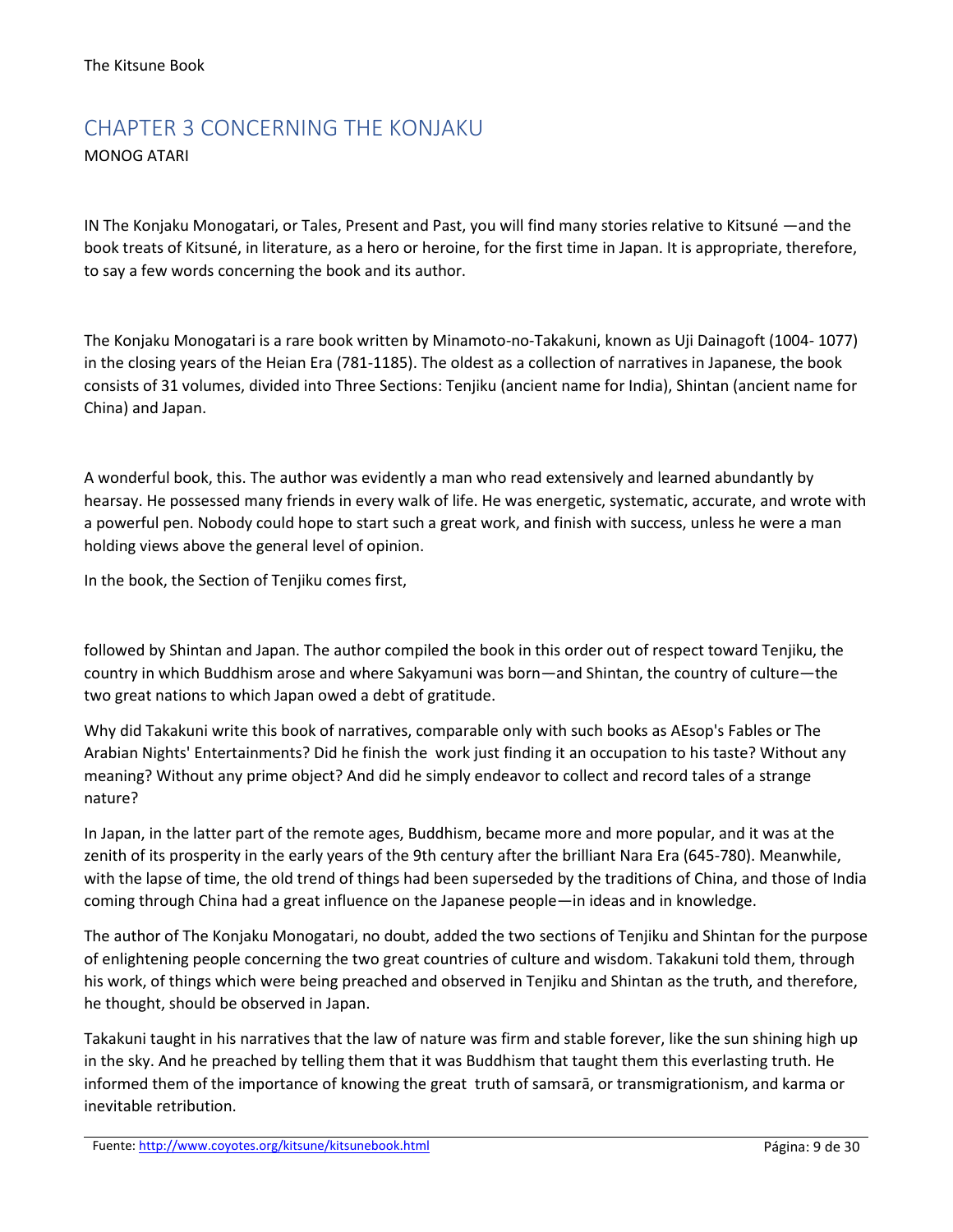With this in mind, Takakuni gave to the Japanese people the narratives he had garnered. Therefore on many occasions, he never forgot to tell the people of karma, the inevitable consequences of some fault committed in a previous state of existence even when he was speaking of worldly things. However it is interesting to see that he was, on the other hand, a humorous person, a fact shown well in some of his tales.

The Konjaku Monogatari teaches us to be grateful, sympathetic, to keep to our sphere in life—warning us not to despise other people, not to be captivated by beautiful women, not to go anywhere without any knowledge of the place, not to confide in anybody (reflecting the conditions of life in those days) even in one's wife, and so on.

The Genji Monogatari, written by Murasaki Shikibu, Lady Purple, deals almost exclusively with the life of the upper classes. When we read the Genji, the Book of Love and Romance of the handsome Imperial prince and the beautiful ladies, we breathe the very air of the brilliant Heian Era with the Court noblemen, effeminate and superstitious—and the gay and intellectual noblewomen.

In The Konjaku Monogatari, however, we meet the common people as well as noblemen and noblewomen.

And the fact that Buddhism, especially the Tendai sect (a sect the fundamental doctrine of which is the Sutra of the Lotus) was prevalent at that time is clearly reflected in the writing.

Takakuni also extolls the benevolence of Kanzéon, or the Goddess of Mercy, and Jizo, the guardian deity of children. He believes in the transmigration of the soul. Many phantoms in various forms including Kitsuné appear in the narratives. However as in the case of later years, they are not ferocious or wicked in nature. They are, to my mind, rather good-natured, and they reveal their true character easily when cornered.

Minamoto-no-Takakuni came of a noble family. His grandfather was an Imperial prince of the Emperor Daigo (385-930); and Fujiwara-no-Michinaga, the most influential Prime Minister in the age, was his uncle. Still, according to the records, he was democratic enough to invite travelers passing in front of his mansion at Uji, near Kyoto, the capital; and he wrote The Konjaku Monogatari by listening to what they told him.

Reading the book, we learn the manners and customs, the thoughts, morality and superstitions of the people of the Heian Era as well.

Now before we proceed with such tales as those found in The Konjaku Monogatari, containing a great number of the foxes resorting to their subtle art of bewitchery, we deem it necessary to tell you concerning the matter of metamorphosis in general.

It is true that the folklore relative to such a thing as bewitchery, or metamorphosis, is now regarded as concerning things of the past. However in Japan, the idea of the mysterious power of Kitsuné is deep-rooted among the populace; and a superstition such as Inu-gami1 or Hébi- gami2 is still prevalent in some rural districts in the country, and the case of Kitsuné-mochi3 or Izuchi-mochi4 is also prevalent in some part of Japan.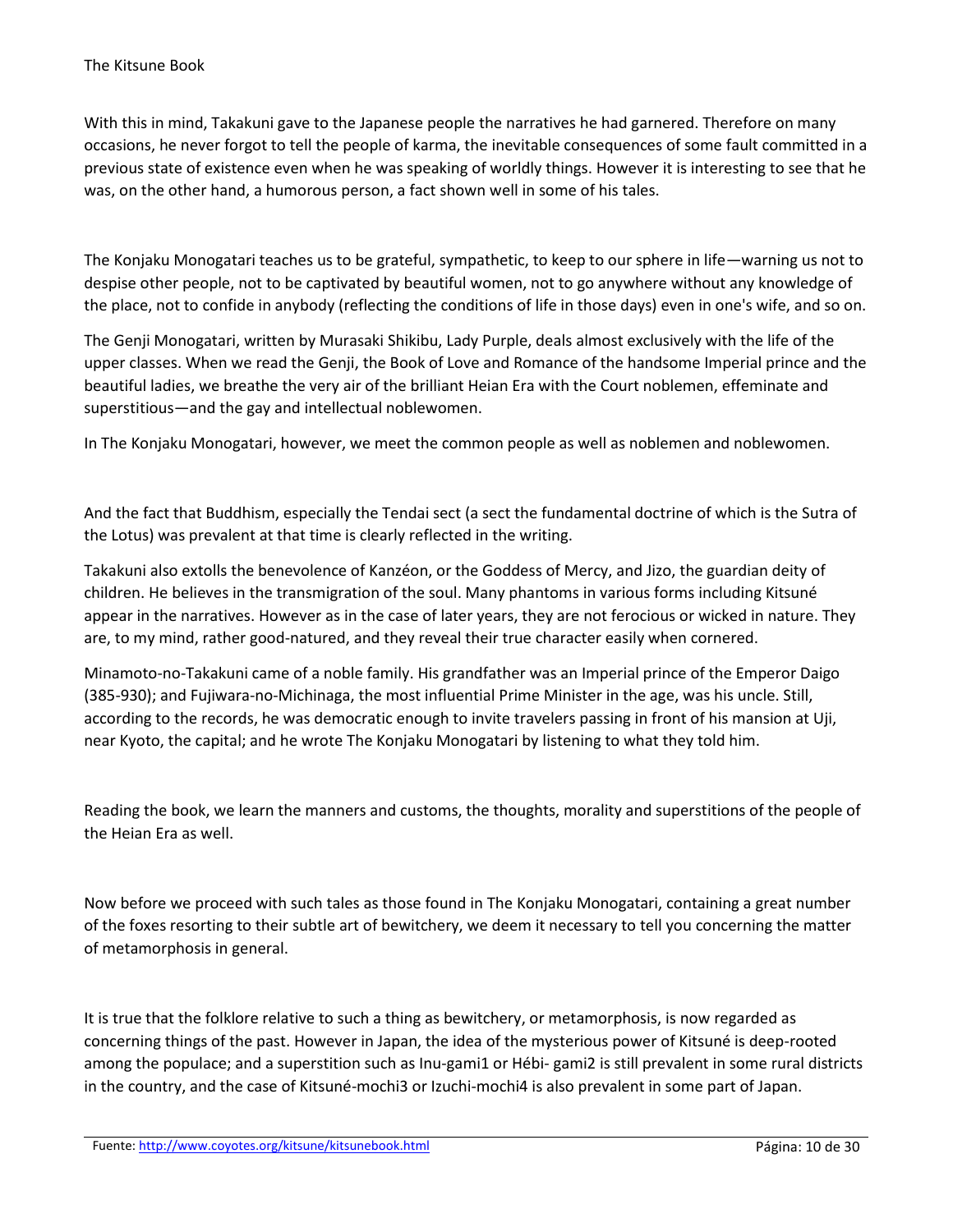Such things as these, no doubt, are a superstition fermented by tradition. However it cannot be denied that there is—in each of them—a fixed form. Why there is such a fixed form?

Now let us study the metamorphosis tradition of such an animal as Kitsuné. In the form of metamorphosis, there is a difference between the case of a human being turning himself into an animal; and the case when an animal changes its shape into a human being. An interesting contrast will be observed between these cases.

And there is also a form—a fixed one—in the conjugal relation between human beings and animals in tradition. For instance, there exists in legend some hindrance in the marriage of human being and serpents

1 Literally, Dog-god. A sort of possession by evil spirits. The natural shape of it, however, is not a dog. Supposed to be an animal about the size of a rat with a supernatural power.

- 2 Literally, Snake-god. A sort of possession by the evil spirit of a small snake.
- 3 A specific family supposed to have a supernatural power through the influence of Kitsuné.
- 4 Same as Kitsuné-mochi.

(as seen in the case of a man marrying a serpent in the guise of a charming girl, in The Ugétsu Monogatari by Akinari), or otters or badgers, animals supposed to have the power of turning themselves into human forms. In the case of the union of human beings and foxes, they do not have any such drawback.

In the tradition of a human being changing his form into that of an animal, there is no record of matrimony between the person changing his form and other human beings. However, in the case of an animal changing its shape into that of a human being and the real human being, you will find many tales of matrimony.

The case of the human being changing his form into such an animal as a fox—or the case of the human being joining the fox family by marrying a fox—will be found in the legends of China. However in the case of the latter, the form of the human being is not changed: He will just become a fox-man without changing his form, though perhaps, a slight change may be seen in his appearance or voice.

In this connection, it may be added that there are many stories of foxes turning themselves into women, but no stories of women assuming the shape of foxes in any Japanese fox-tradition.

There are various ways in the art of bewitching men on the part of Kitsuné. The method of metamorphosis differs according to the districts. Kitsuné is supposed to emit fire, Kitsuné-bi, by stroking its busy tail. And it is also believed that it will put a skull on its head and bow in veneration to the Dipper before turning itself into a human shape. When the skull does not fall off, it will be able to turn itself into a human form successfully, it is said.

As the method of assuming a human form, especially a beautiful girl, Kitsuné adopts the process of covering its head with duckweed or reeds. Japan's fox is an expert in changing itself into any form, and its specialty is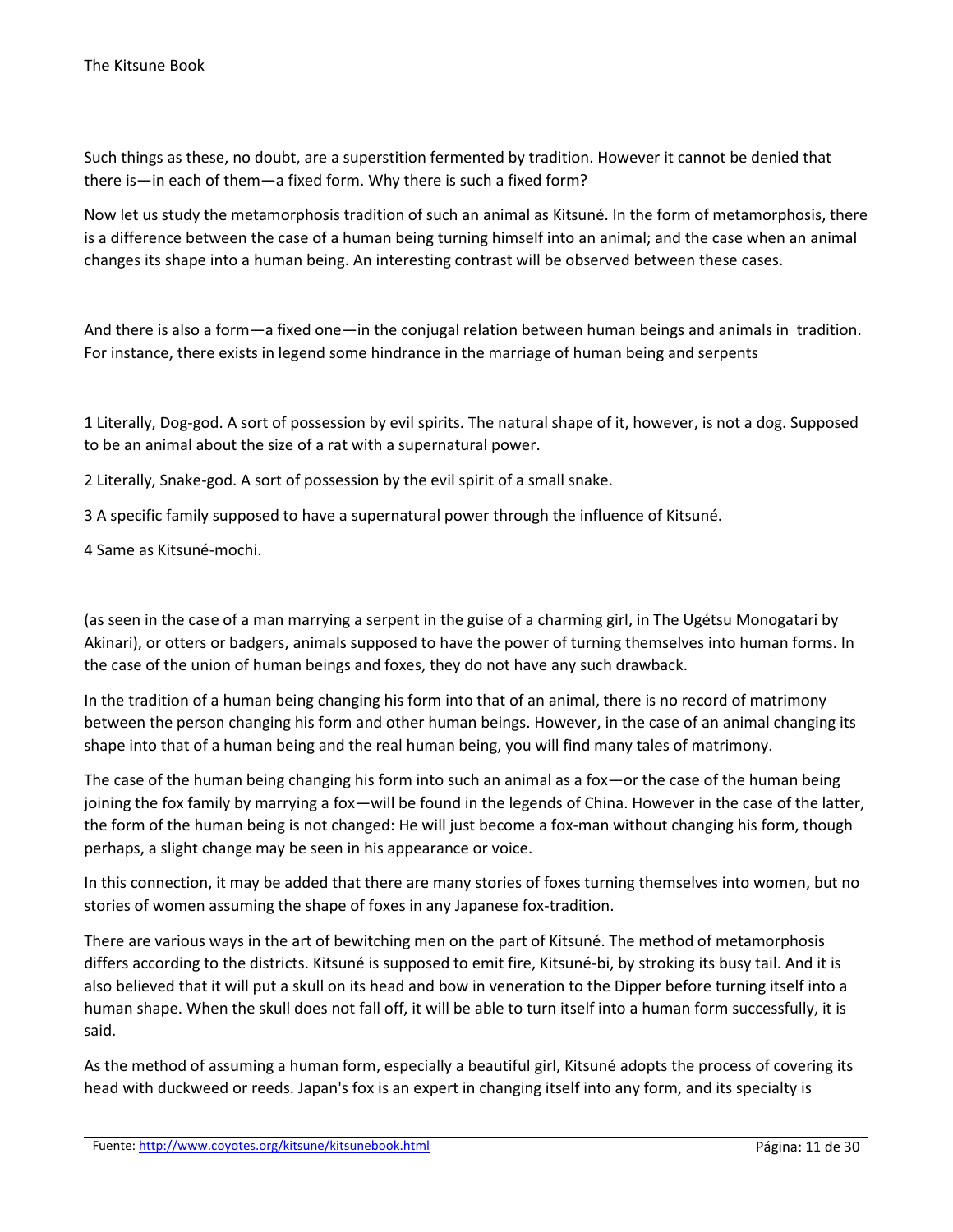assuming the shape of a charming and seductive woman, to captivate a young man and an old gentleman susceptible to female charms.

According to the fox-marriage legend, the fox in the guise of a pretty woman will lead men into temptation to satisfy its desire. All the foxes will turn themselves into the shape of fascinating women and exhaust the energy of their victims. The men victimized, it is believed, are to die, sooner or later.

Kitsuné, as you will read in such a book as The Konjaku Monogatari, is an animal wanton by nature. It is supposed to satisfy its desire by having relations with men through the art of bewitchery. Apart from the question of the possibility of this, you will notice, in the fox tradition, that Kitsuné is making use of its superior brains in various ways in bewitching men. This is the time-honored tradition of Japan in regard to the bewitchery of Kitsuné.

## <span id="page-11-0"></span>CHAPTER 4 THE FOX IN THE KONJAKU MONOGATARI

*The Story of a Young Samurai Who Copied the Sutra of the Lotus For the Repose of a Fox's Soul*

ONCE there was a young and handsome samurai living in Kyoto, the capital, name unknown.

One evening, on his way home, he was passing near the Shujaku gate of the Imperial palace when he saw a girl with a graceful figure, about 18 years old, attired in an exquisite robe of silk, standing on the main road.

She looked so beautiful with her raven-black locks straying in the gentle breeze that the samurai was instantly fascinated by her. He approached the girl and invited her to go inside the gate and have a chat for a while with him. She complied with his request, to his great delight.

They stayed in a quiet place inside the gate and talked together. Soon the stars began to twinkle here and there in the sky and even the Milky Way was seen faintly. It was a balmy evening.

Said the young man: "We have met here by a happy chance-by the Providence of God, I might say. Therefore you should accede to my request-in every way. We should share the same feelings. I love you-and you must love me."

Answered the girl: "If I comply with your request in every way, I must die. This is my 1ot.''

"Your lot-to die?" the young samurai echoed her words, "It is hardly possible. You are simply avoiding me by saying so."

And he tried to gather her up in his arms.

Fuente: <http://www.coyotes.org/kitsune/kitsunebook.html> **Página: 12 de 30**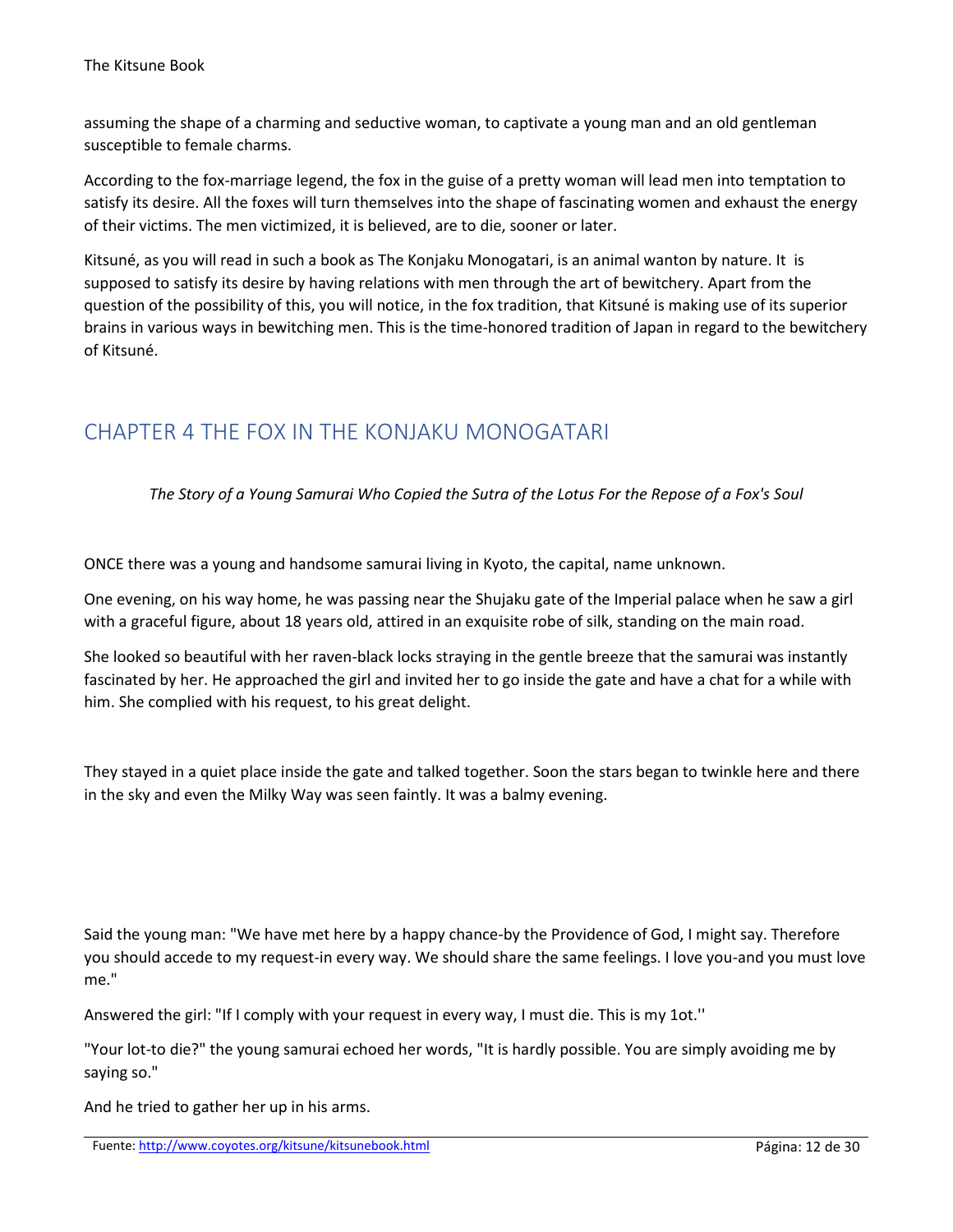The girl shook herself loose from his grasp, and said tearfully: "I know you are living with your wife; and that you are telling me you love me on the spur of the moment.

I am weeping because I must die for a man of mood's."

He denied what she said, again and again until she acquiesced. In the meantime the stars and the Milky Way were shining more brightly in the heavens. A night of romance.

They found a shed in the neighborhood, and spent the night together there. A lone cricket was heard chirping throughout the night....

The summer morning broke soon. The girl said: "Now I am going home-to die because of you, as I told you last evening. When I pass away, please say a mass for the repose of my soul by copying the Sutra of the Lotus and offering it to the merciful Buddha'' Said the young man: "It is the way of the world that man and woman

have intimate relations with each other. You are not destined to die necessarily. However if you should die, I will not fail to do as you wish. I promise."

Said the girl sadly, tying back her stray locks: "If you care to see whether what I am now telling you is true or not, come to the neighborhood of the Botoku-den\* this morning."

The young samurai could not believe what was told him by the beautiful girl.

She said in a mournful tone: "Let me keep your fan as a memento."

She took the fan. He took her hand, and looked straight into her eyes.

He followed her outside, and stood looking after the departing figure until it faded into the grayish veil of the morning mist.

The young man could not bring himself to believe what the girl had said. However during the morning, he went to the neighborhood of the Butoku-den as he was very anxious to know the fate of the girl.

There he saw an old woman sitting on a stone, bitterly weeping.

"Why are you crying so? What is the matter with you, old woman?" he asked her.

"I am the mother of the girl you saw near the Shujaku gate last night. She is now dead,'' she answered.

\*The place where the Emperor used to see archery on horseback, horse

races, and the like. Located to the west of the Imperial palace.

"Dead?" the young man said with a dubious look.

"Yes, she is dead. I have been waiting for you here —to break the sad news to you. The dead person is lying over there."

So saying, the old woman pointed to a corner of the big hall—and the next moment she was gone like magic no one knows where.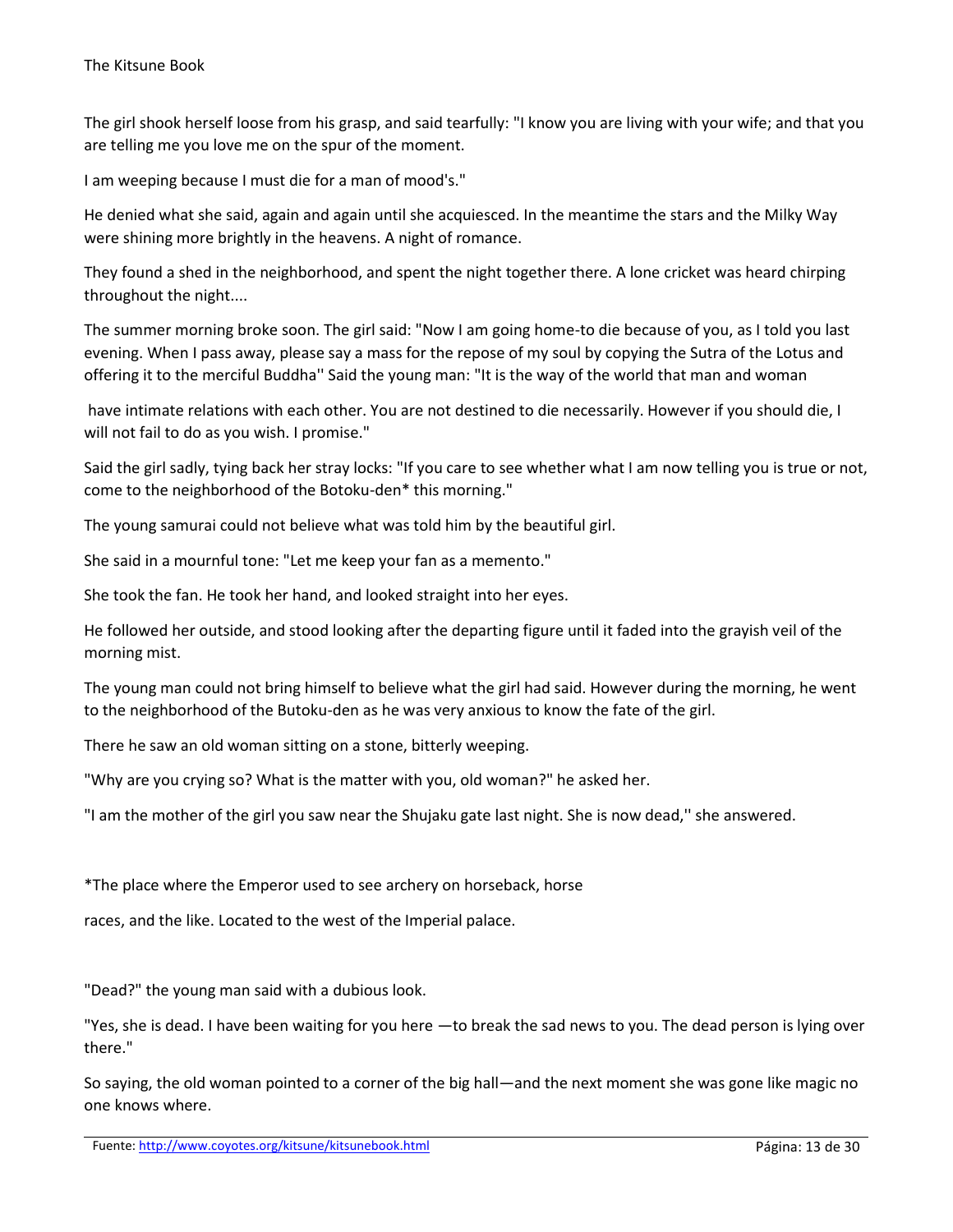The young samurai, approaching the spot pointed, found a young fox lying dead on the floor, its face covered with an open white fan, the very fan given by him!

"So this fox was the girl I met last night!" he said mournfully to himself. He could not help but feel pity for the poor fox.

He returned home with a heavy heart.

He started copying the Sutra of the Lotus immediately, as was requested by the fox in the form of a beautiful girl. He found the task a hard one. However, he copied one sutra every week and offered it to Buddha and prayed for the repose of the soul of the dead fox, night and day.

One night, about six weeks later, the young samurai dreamed a dream, a strange dream in which he met the beautiful girl. She looked so noble and divine that he thought her to be a celestial nymph.

Said the girl in the dream:

"You have saved me by copying the Sutra of the Lotus and offering several of them to Buddha. I was re-born through your efforts in Paradise delivered from sin. I am eternally grateful to you!"

So saying, she ascended to Heaven to sweet celestial music. She was accompanied by two maids of honor, and he saw the Great Buddha sitting calmly with his saints in front of the Castle of Heaven, and several scrolls of the Sutra of the Lotus were seen flying in the air like so many birds as if welcoming the girl!

It was a dream. However the young samurai still continued to copy the Sutra of the Lotus for the repose of the soul of the young fox who died for him.

### <span id="page-13-0"></span>The Story of a Fox Coming Disguised As a Wife

ONCE the wife of a zoshiki\* went out at dusk on urgent business. She did not, however, come home for quite a long while. Her husband, naturally, felt it strange.

After a while, however, the wife returned home to the relief of the husband. Then, to his surprise, another woman entered the house. She was a woman exactly like his wife: The same face—the same figure—the same voice—the same manner—in the same dress!

The zoshiki samurai was puzzled, to say the least of it. One of them must be a fox, or something in the guise of my wife, he thought. How to tell one from another? This was a very difficult thing for me to decide.

\*A petty officer, low in rank, not allowed to wear the robes of regular color. He wore a parti-colored dress. Zoshiki literally means parti-colored. Hence the name.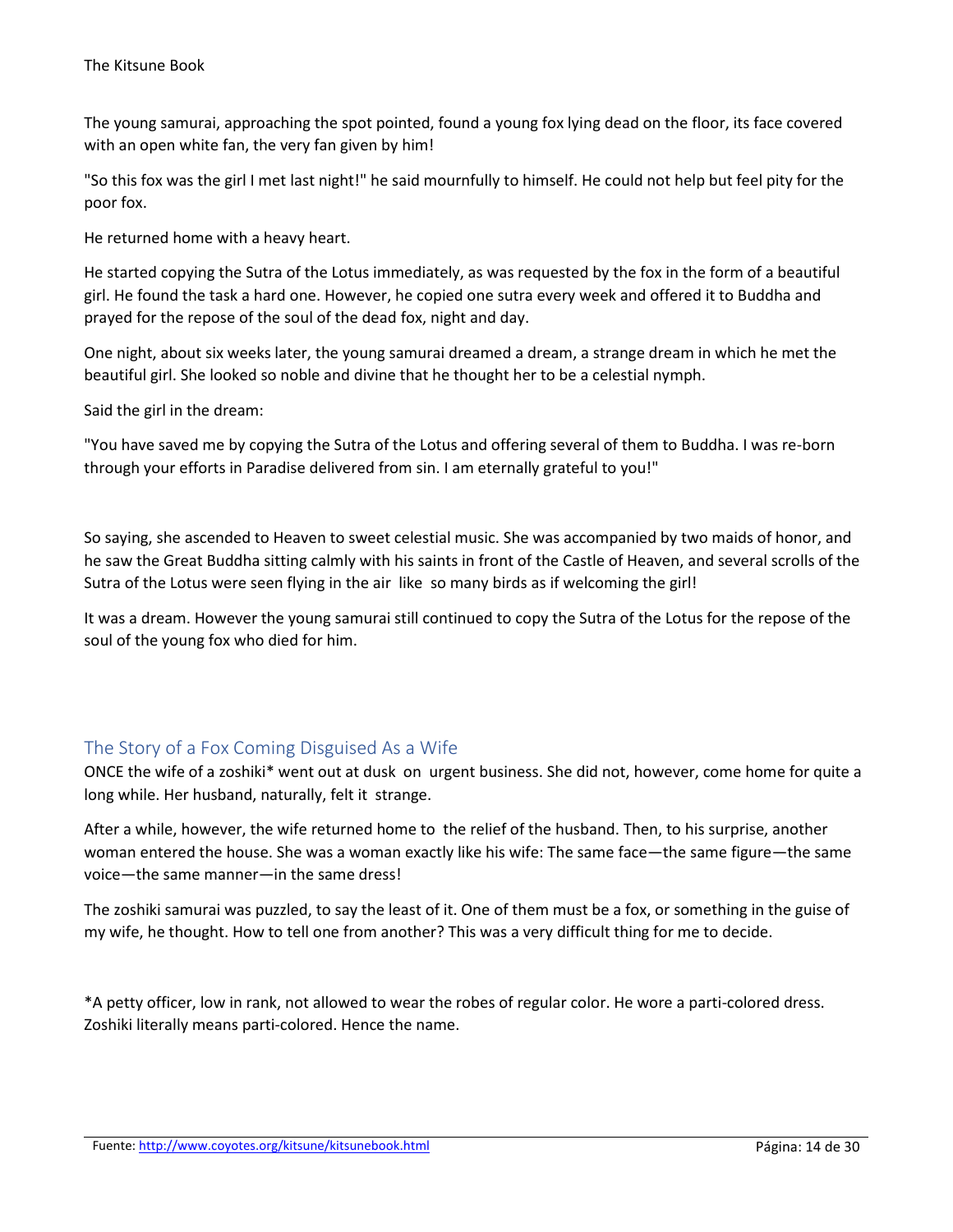#### The Kitsune Book

In desperation, the zoshiki finally pulled his sword from its sheath in an attempt to kill the woman coming home after the first one.

Said the woman, crying:

"Are you going to kill me? Have you lost your mind?" Then the man, again in desperation, and reckless rushed toward the woman returning first, with the sword raised overhead. The woman screamed and implored him to spare her, clasping her hands. At this juncture, however, her behavior raised suspicion in the mind of the zoshiki. Therefore he seized her by the arm as he

wanted to take her captive.

This woman, however, turned herself instantly into the shape of a fox, made water on the man, and ran away through the open door barking, and disappeared into the gathering twilight.

The zoshiki samurai was angry with the fox for making a fool of him. But it was now too late. He should have set his mind to work a little earlier. It was his fault. In the first place, he should have caught both women and bound them with ropes. If he had done so, the fox would have revealed its natural shape sooner or later.

However the fox was lucky in effecting its escape. The animal had evidently seen the wife of the zoshiki and wanted to disguise itself as the wife for fun. In such a case, one should be cautious not to be deceived by such a crafty and mischievous beast as a fox. The zoshiki was also lucky not to have killed his own wife.

### <span id="page-14-0"></span>The Story of a Fox Repaying Kindness For Returning Its Treasured Ball

ONCE there was a woman believed to have been possessed by a fox.

Said this woman to those present one day:

"I am a fox, but I am here not to bring evil upon people. I just came as I thought I could find some food here and there."

Presently she produced a whitish ball about the size of a mandarin orange, and she played with it by throwing it up in the air and catching it as it fell with her hands. The people who saw it thought that she had the intention of cheating them by some trick.

A young samurai who happened to see it took the ball when it was thrown—and pocketed it.

Said the woman possessed by a fox:

"How mean you are! Return the ball immediately!

Give it back to me!"

The young fellow, however, laughing, would not return it to her.

The woman said again, with falling tears: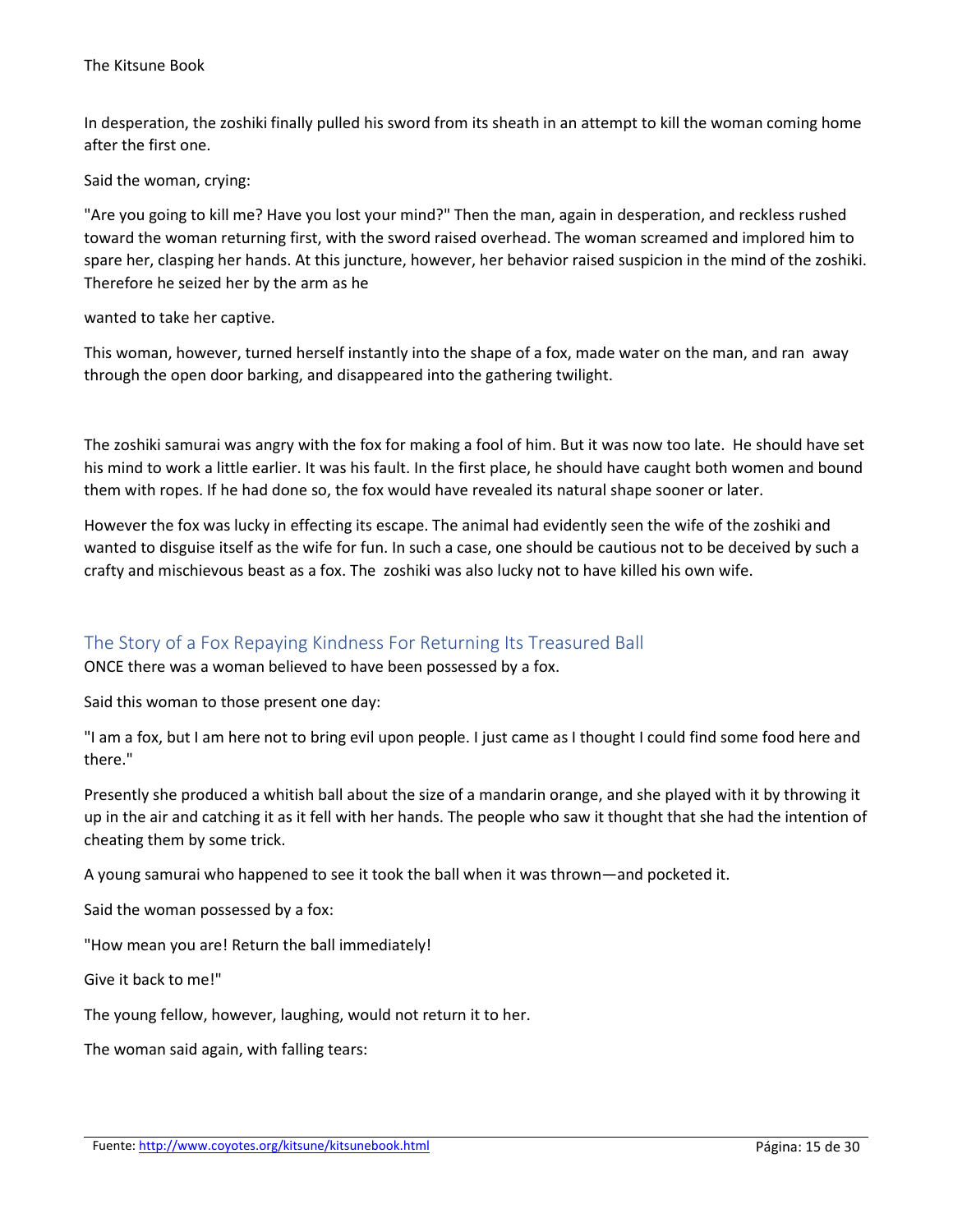"It would be useless for you if you do not know how to use it. However it is a thing indispensable to me. If you do not give it back to me, therefore, I will cast an evil spell on you. If, on the other hand, you will be good enough to return it to me, I will protect you as your guardian angel."

"Is that true?" said the samurai doubtfully.

"Without fail," answered the woman. "In such things, I never tell a lie. And, mind you, I am not an ungrateful fox, either."

The young man produced the whitish ball of the size of a mandarin orange and gave it back to the woman, who received it gladly.

The woman believed to have been possessed by a fox came to herself a little later, thanks to the prayers offered by an ascetic who visited the house. Then they searched the woman for the whitish ball. Strange to say, however, it was missing! It must have been taken away by the fox who possessed the woman, they said.

Later the young samurai who returned the whitish ball to the woman possessed by a fox went to Uzumasa, the suburbs of Kyoto, the capital, one evening.

He went by way of Omuro. So it was quite dark by the time when he was passing the Oten gate. He did not know the reason why, but, at that time, he felt a chill creep over him. He was sure something was to happen and that he was in danger. He was wondering whether he could find some way of escape. Now he recalled what had been told by the woman possessed by a fox.

"She might protect me in such a case," he thought.

Therefore he cried aloud in the dark:

#### "KITSUNÉ! KITSUNÉ!"

The fox did come. It came out from somewhere, barking softly in response to the call.

Said the samurai to the fox:

"You did not tell me a lie. I am very glad that you came, glad, indeed, to see that you are a reliable animal. I felt a chill creeping over me while I was passing here.

I thought something is wrong. I hope you will go along with me for some distance."

The fox seemed to understand what was said to it. It walked ahead of the samurai, turning back anxiously now and then. The road along which he was now being led by the fox, he found, was overgrown with low striped bambooes, a path he was not accustomed to walk before. He was tracing the path, following the fox proceeding at a trot.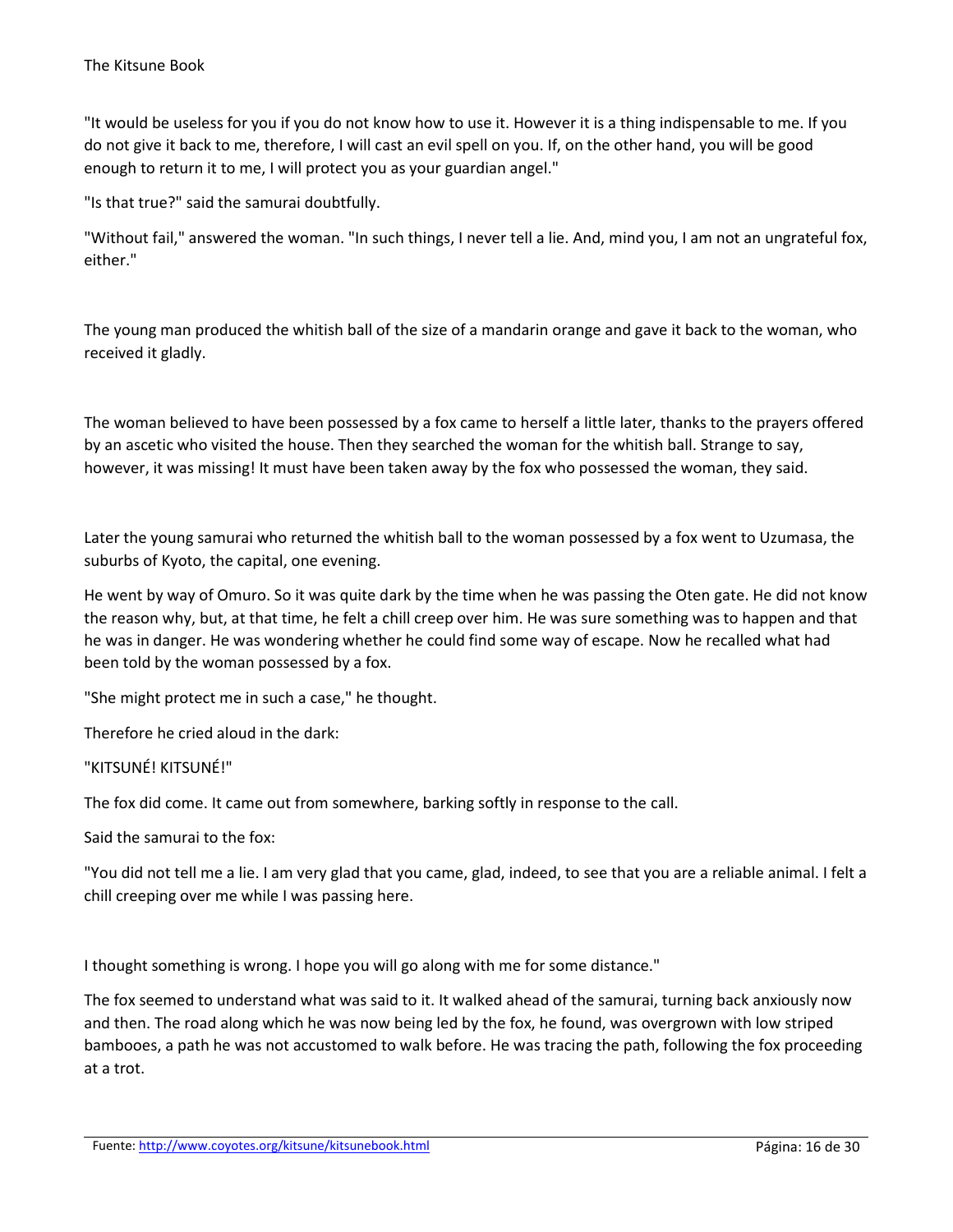Occasionally the fox stopped and looked around— and continued to walk stealthily with bent back. The man walked, following the example of the animal.

Soon the young samurai was conscious of the fact that there were signs of some people lurking somewhere. They were armed with bow and arrow and swords and halberds, and were a band of robbers. They were, as he thought, planning to break into somebody's house.

He could now understand well that the fox walking ahead of him had successfully passed the spot without being perceived by those rough men.

The fox left the samurai, barking softly again at the end of the path.

He came home safely. After that, it is said, the fox would act as his guardian angel, as it had promised, on several occasions. He found that Kitsuné was an animal very grateful, repaying the kindness of man.

### <span id="page-16-0"></span>The Story of a Fox who Got Killed Assuming the Form of a Cedar Tree

NAKADAYU, nephew to the chief Shinto priest of the Kasuga shrine at Nara, was once roaming about with his servant towards evening in a lonely mountain when they espied a gigantic cedar tree standing ahead of them, about 200 feet high.

Said Nakadayu to his servant:

"I never saw such a big cedar tree standing near here in this mountain before. Can you see the tree yonder?"

"Yes, master," answered the servant, "I can see a big cedar tree over there."

"I don't think we have such a gigantic cedar tree even in other parts of this province," said Nakadayu.

"We have cedar trees in this province. However I have never seen such a big one before," agreed the servant.

"In that case," observed Nakadayu, "we might have been bewitched by a fox. We had better go home now."

They had been walking about the mountain to cut plenty of grass for the horse kept at Nakadayu's house. They were unaware of the passing of time. In the gathering dusk, they saw the moon rise and cast a weird light on the gigantic cedar tree. A nocturnal bird screeched somewhere. A bush hard by rustled in the stillness of the mountain as if a bandit lurking behind it were coming out.

Master and servant exchanged glances, and each of them fixed an arrow to the string of the bow they were carrying for self-defence. A squirrel appeared and quickly vanished across the path.

"Before we go home," said the servant, "let us shoot the cedar tree and come here again tomorrow morning to see it."

They notched an arrow upon their bows.

"We had better shoot the cedar tree from a shorter distance," advised the servant.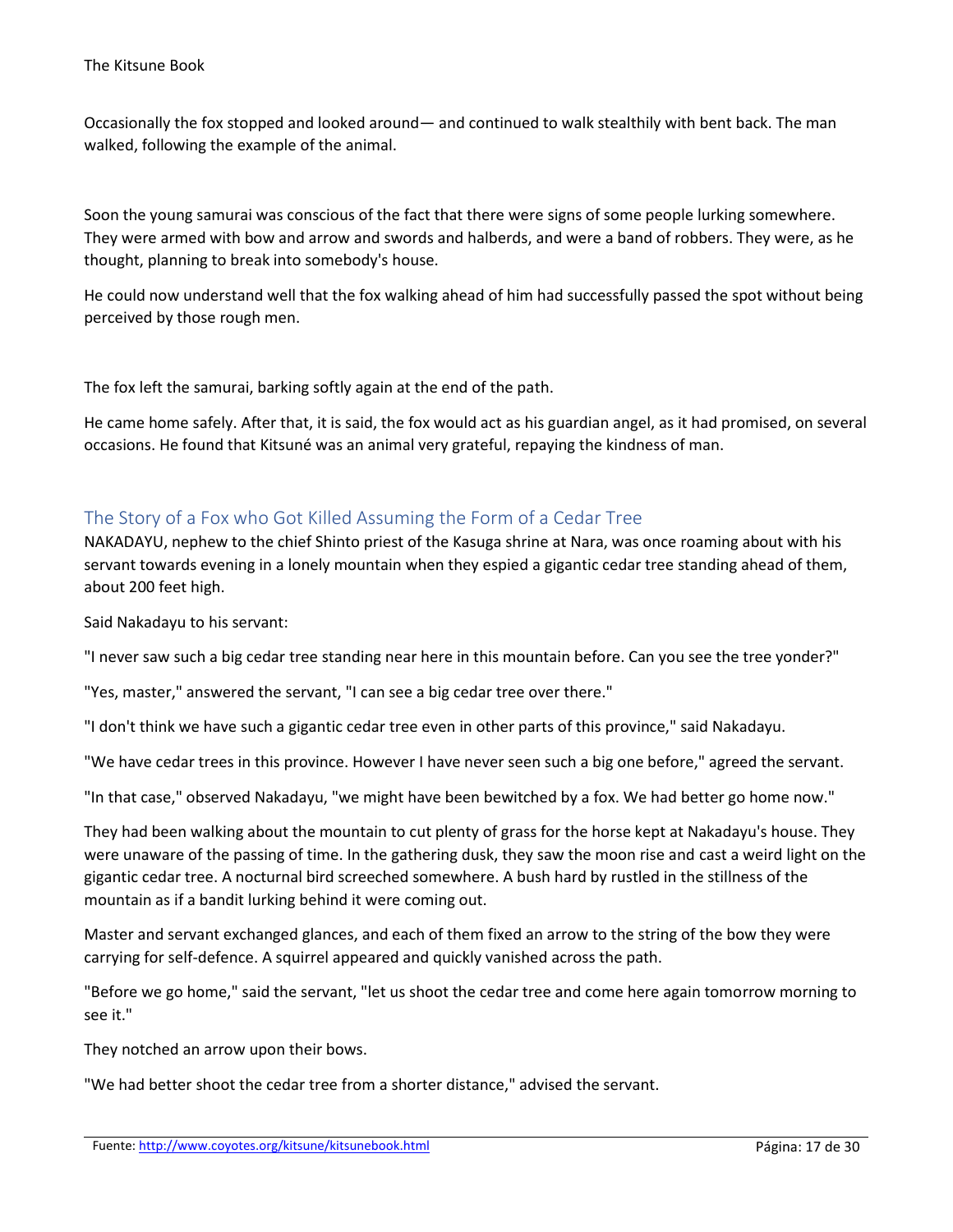They proceeded a little farther—drew their bows to their fu l l extent—and both shot at the giant tree at the same time.

"Whiz!" went the arrows—and the next moment they saw the huge tree disappear!

They were afraid that it might be the act of some uncanny hand, so they left the spot without delay.

The following morning they found an old fox shot dead with two arrows stuck in its body at the very spot where the gigantic cedar tree had been observed standing by Nakadayu and his servant.

The prank of the fox cost it its life.

## <span id="page-17-0"></span>CHAPTER 5 THE FOX IN THE KONJAKU

MONOGATARI (Continued)

### <span id="page-17-1"></span>The Story of a Fox Fond of Riding On a Horse's Buttocks

A YOUNG pretty girl would stand on the bank of the Kaya river to the east of the Ninnaji temple, Kyoto, of an evening. When she saw a man passing there on horseback in the direction of the capital, she would ask him to give her a ride.

The girl would invariably say:

"I want to go to the capital riding on your horse's buttocks."

The rider would answer:

"All right. You may ride on my horse's buttocks."

However when he went on for about 500 yards with the girl riding on the horse's back, she would slip down from on the horse and run away in the shape of a fox, barking with delight.

The mischief mentioned above was repeated several times, and the victims were always men passing on horseback along the bank of the Kaya river to the east of the Ninnaji temple.

Now at the Station of the Takiguchi (the Head- quarters of the Guards belonging to the Imperial palace), somebody spoke about the girl riding on the horse's buttocks, on the bank of the Kaya river. On hearing this, a young takiguchi officer (we will call him the takiguchi in this narrative) said:

"Well, I will catch her and teach her a lesson." Other takiguchi officers present said with one voice: "Certainly we will catch her!"

Said the takiguchi who spoke first:

"I will capture her tomorrow evening." Said somebody:

"Can you?"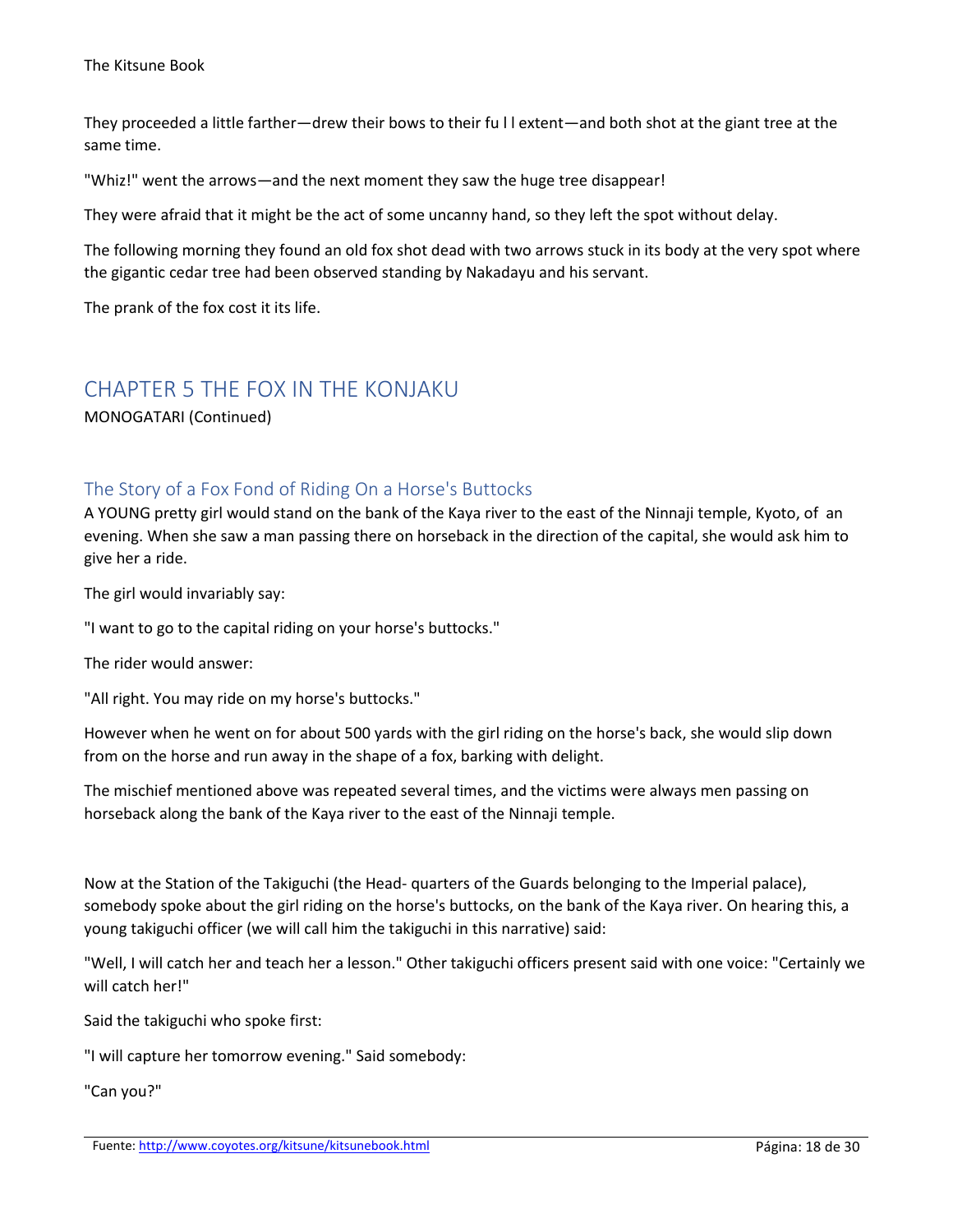"Certainly I can!" was the answer.

The takiguchi, on the following evening, went by himself to the bank of the Kaya river, riding a very intelligent horse. The girl in question, however, was not to be seen there. Disappointed, the takiguchi was riding back in the direction of the capital when he saw a girl standing by the roadside. On seeing the takiguchi coming riding, she said cheerfully:

"Hey, give me a ride on your horse's buttocks, won't you?"

"Surely. Climb on quickly. Where are you going?" said

the takiguchi.

Answered the girl:

"To the capital. It is getting dark, so I want to go there, riding on your horse's buttocks."

As soon as the girl got on the horse's buttocks, the officer tied her by the wrist to the saddle with a rope used for hitching a horse.

Said the girl:

"Why do you do such a brutal thing to me?"

Replied the takiguchi:

"To prevent you from getting away from me, of course. I am now taking you to my quarters—to sleep with you tonight, my girl."

They continued riding. It was now quite dark. After passing Ichijyo, they proceeded along the road toward the east. When passing Nishi-no-Omiya, the takiguchi saw a procession approaching toward him from the east preceded by a forerunner on horseback, holding a pine- torch to light the road. By torch-light, the takiguchi could see some carriages drawn by oxen moving in stately fashion to the musical creak of their heavy wheels with two men walking before each carriage, holding pine-torches in their hands. Their figures were seen in relief against the darkness of night.

The takiguchi thought it was the procession of some personages of high rank. Therefore he turned back out of respect, and went on, riding along the road of Nishi- no-Omiya toward the east—from Higashi-no-Omiya to Tsuchimikado.

At the gate of the Tsuchimikado palace, the Takiguchi called out to his followers whom he had previously ordered to wait for him there.

Said about 10 men under the takiguchi, coming out: "At your service, sir."

Then the takiguchi pulled the girl down from the horse after unfastening the rope; and he ordered his men to make a fire on the ground. And then he went to the Takiguchi Station.

Aroused by the clamor, all his fellow takiguchi officers emerged from the station.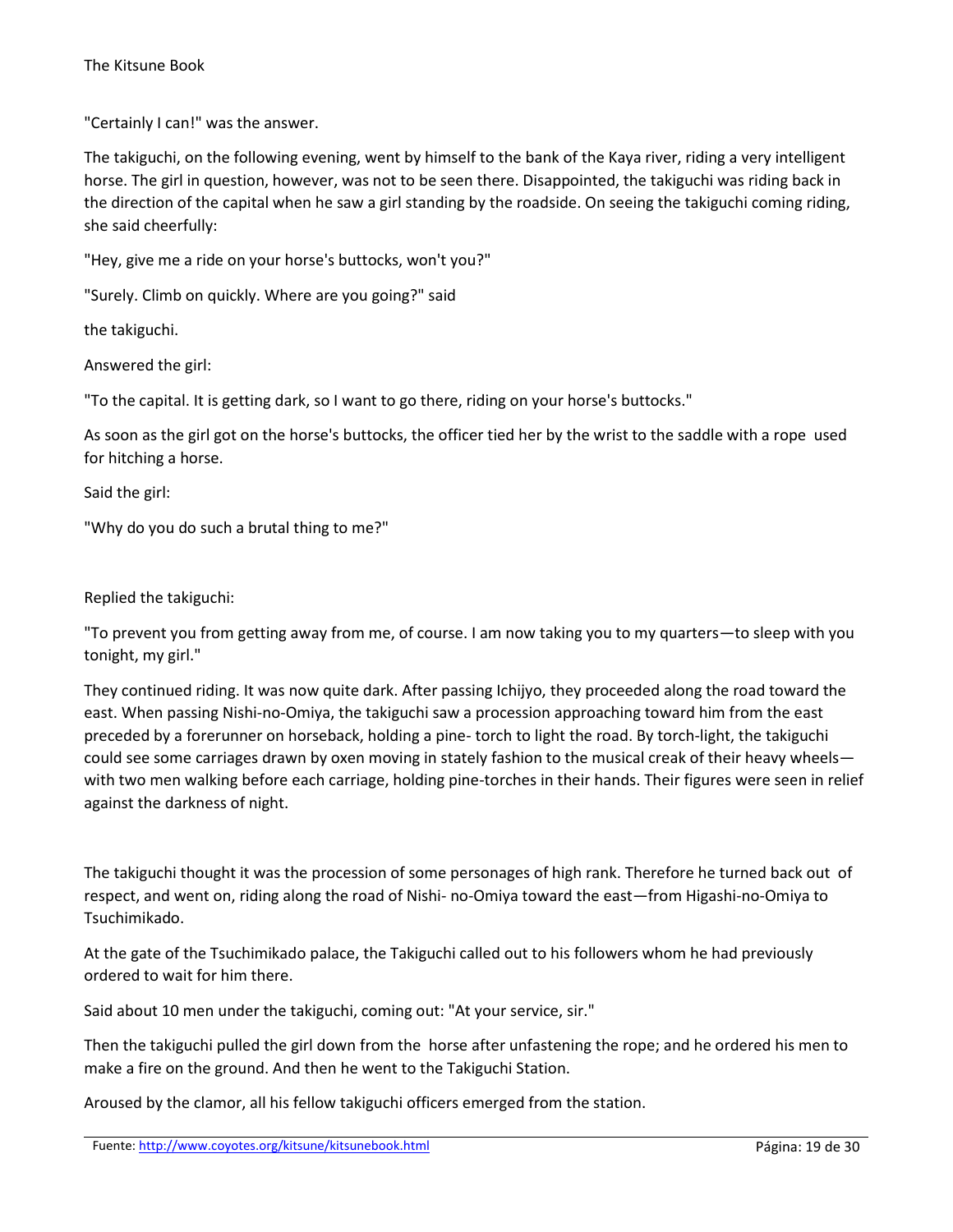Said the captor of the girl:

"I have caught her."

The girl began to cry and entreated to be released. The fire was now burning brightly on the ground. Said all takiguchi officers with one consent: "Release her! into the fire with her!"

The takiguchi who had caught the girl said that she might escape if this were done. However they said that it would be fun to throw into the fire and shoot her with bows and arrows in a volley.

About 10 takiguchi officers notched their arrows upon their bows. The takiguchi who had been holding the girl coming from the bank of the Kaya river threw her right into the fire!

The girl, however, turned herself, in a twinkling, into the shape of a fox and, before they could send a volley of arrows, effected her escape, putting out the fire....

In the dark, the takiguchi called to his men.

No response. Not a single man was there. And, to his surprise, he found himself on a lonely plain!

He could see that he was now in the midst of the cremation ground at Toribé-no, located in the suburbs of the capital. (The only crematory in the Heian Era, Toribé-no was a word used as synonym of death in those days.) He thought that he had dismounted from his horse at the gate of the Tsuchimikado palace. He was mistaken. He recalled that he had turned back to go to Tsuchimikado. He was mistaken. He had come to this desolate and death-like crematory, instead. He imagined that he had seen many pine-torches burning in the dark after passing Ichijyo. He remembered seeing all these things clearly, including the two torch- carriers walking on each side of a carriage drawn by an ox. He was deplorably mistaken. Now he knew that the torches were nothing but the fire produced by foxes by stroking their tails.

Brave as he was, the takiguchi had no alternative but to go on foot. He had no horse to ride on. He returned home dog-tired and chagrined about midnight.

His fellow takiguchi officers at the station at Tsuchi- mikado, on the other hand, wondering what had become of the takiguchi since he left on his adventure, sent a messenger to the takiguchi's quarters to look for him two days later.

The takiguchi, in the evening of the third day, presented himself at the station, feeling like a sick man.

Asked his friends:

"Did you go to catch the fox-girl the other evening?" Replied the takiguchi with some asperity:

"No, I did not. I was ill, very ill." Asked his fellow officers again:

"What are you going to do now?"

"I will go and catch her this evening," was the re- joinder.

Said another takiguchi, laughing:

Fuente: <http://www.coyotes.org/kitsune/kitsunebook.html> **Página: 20 de 30**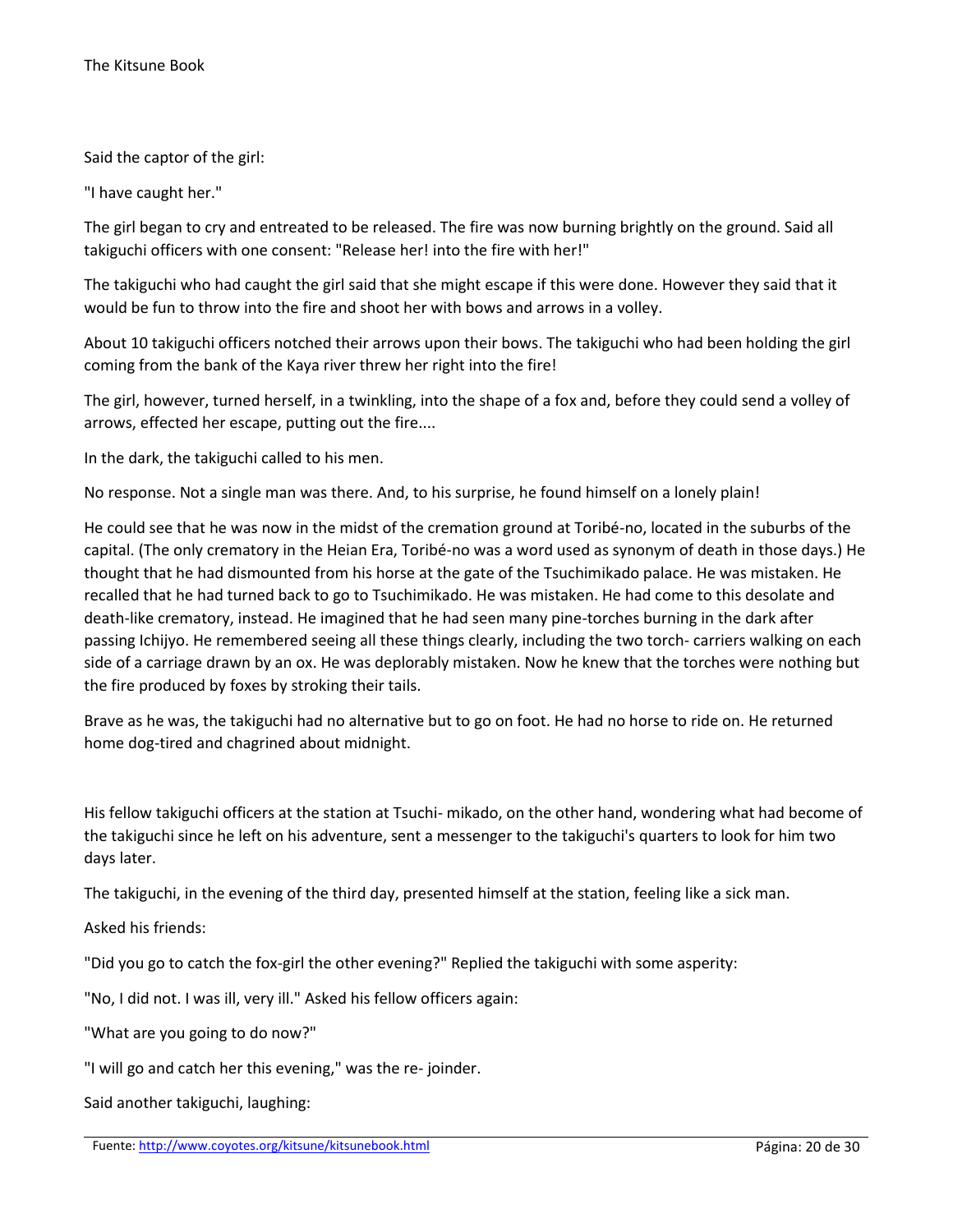"Catch two of them this evening, I hope."

The takiguchi left the station without saying a word. This time he said to himself:

"The fox may not come this evening as it was out- witted by me the other night. If it appears this evening, I will never loosen my hold on it. Never! I will hold it all through the night. If it does not appear this evening, I will not present myself at the station, but keep to my quarters for some time."

He set out on horseback followed by several strong men for the Kaya river. He soliloquised once more:

"Going to make myself a fool again, eh? I cannot help it, though, since I said I would catch her."

The fox-girl was not in sight when the takiguchi crossed the Kaya river by a bridge. However when he was coming back disheartened, he saw a girl standing at the edge of the river. He found that she had a different face.

The girl accosted him, and said:

"Hey, give me a ride on your horse's buttocks, won't you?" I want to go to the capital."

The takiguchi obliged her. However, the moment she was on horseback he lost no time in tying her up with a rope as before.

It was getting darker and darker as the takiguchi was riding along the Ichijyo road in the direction of the capital, accompanied by his men. He ordered his followers to kindle pine-torches and carry them ahead of him and beside his horse. They went on, but they saw nobody until they reached the Tsuchimikado palace.

The takiguchi got off his horse. He seized the fox-girl firmly by her hair. She cried. But he would not have mercy on her. He brought her to the Takiguchi Station. He was deaf to her entreaties; and she seemed quite to realize the situation this time.

The fellow officers came to see the captive. "So you have caught her at last, eh?" they said. The fox-girl was tortured and tortured until she

could stand it no longer—and she turned herself into the form of a fox.

They scorched the animal with pine-torches. "O spare me!" the fox yelped plaintively.

The takiguchi said:

"We have given it a lesson. Set it free!"

They released the fox. It scampered off, limping.

About 10 days later, the takiguchi went to the Kaya river. He wanted to see the fox-girl again out of curiosity. She was there. She looked ill—and beaten.

Said the takiguchi to the fox-girl:

Fuente: <http://www.coyotes.org/kitsune/kitsunebook.html> **Página: 21 de 30**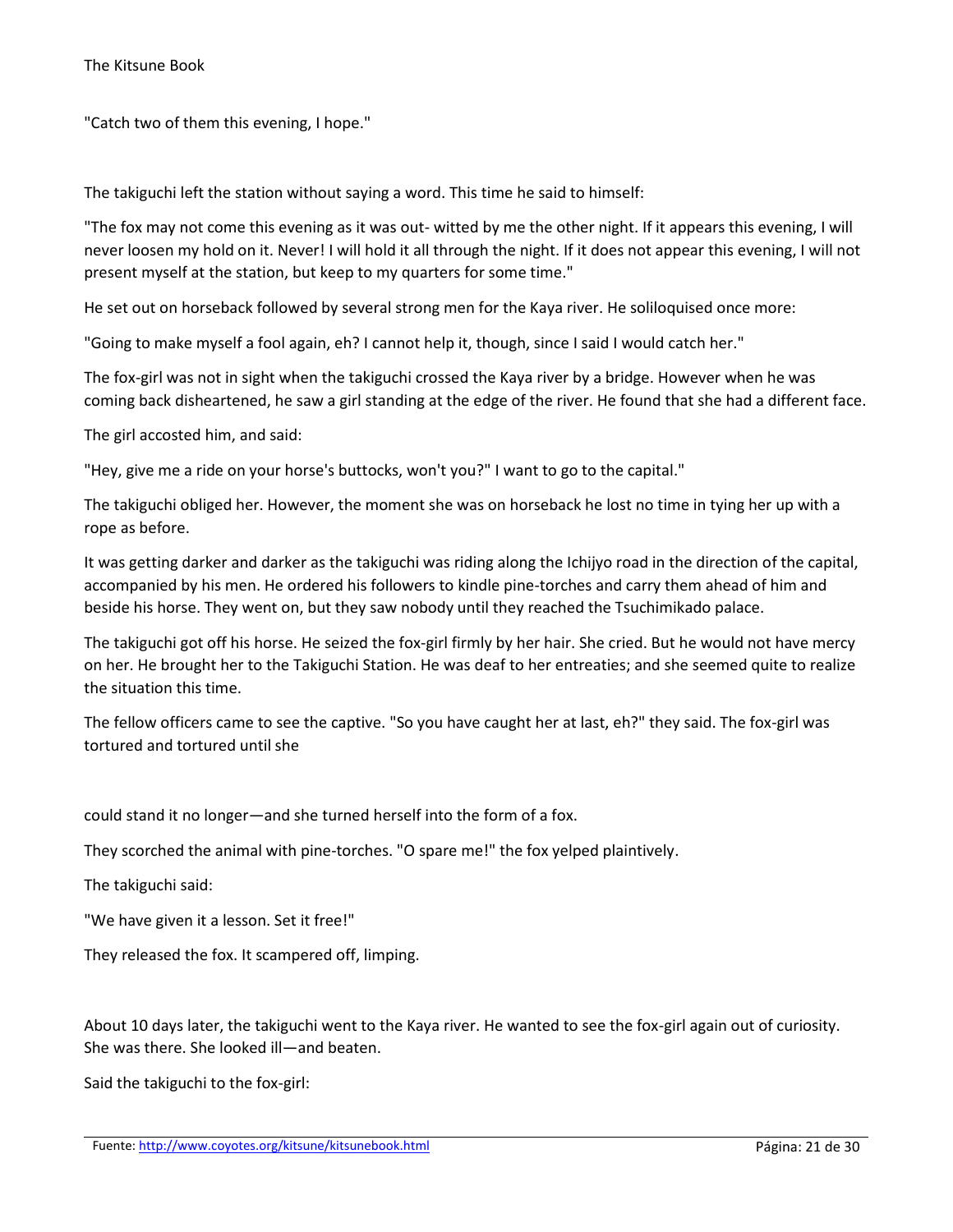"Don't you want to ride on my horse's buttocks?" Responded the fox in the guise of a pretty girl weakly: "I should like to ride on your horse's buttocks; but I

don't like to have my precious fur scorched. No thank you."

With that, she vanished.

This is a very strange thing. Nevertheless it did happen—and not long ago, so this writer (Takakuni, the author of The Konjaku Monogatari) was told by the narrator of this tale.

### <span id="page-21-0"></span>The Story of the Man Infatuated with a Fox Saved by the Goddess of Mercy

HE was feeling very lonesome, a man of fifty, with his wife gone to the capital, Kyoto, on business. It was an evening in the autumn of 895. Yoshifuji, of Kayo County in Bittchu Province, was seen rambling alone

along the country road. A rich man engaging in ex- change business; he was wanton by nature and in the habit of taking to amours.

Presently he met an attractive woman. She was an utter stranger in the community. Yoshifuji, however, found it impossible to control himself. She smiled a charming smile as she approached him. She had a set of pearly teeth.

"A nice evening," he accosted her. With women his talk was usually gentle and soothing. "Where are you going? And who are you? I have never seen you before."

''I am nobody," the woman said laughingly. Yoshifuji was now completely swayed by passion. "Come with me," he said.

"No. I am going home," replied the woman, "you come with me."

"Where you live?" asked the money man.

"I live over there. Not far from here. Come with me," she invited him again.

They walked together. Yoshifuji soon saw a splendid house standing at a short distance.

"That is our house," told the woman.

He had never seen such a fine house before, in this neighborhood, a fact that puzzled him considerably. However he was now so fascinated with the woman that he did not pay much attention to that.

When he arrived at the house, he was welcomed by everybody as if each member of the household had known him well.

"You are welcome here!" they said heartily.

Yoshifuji spent the night there, with the woman.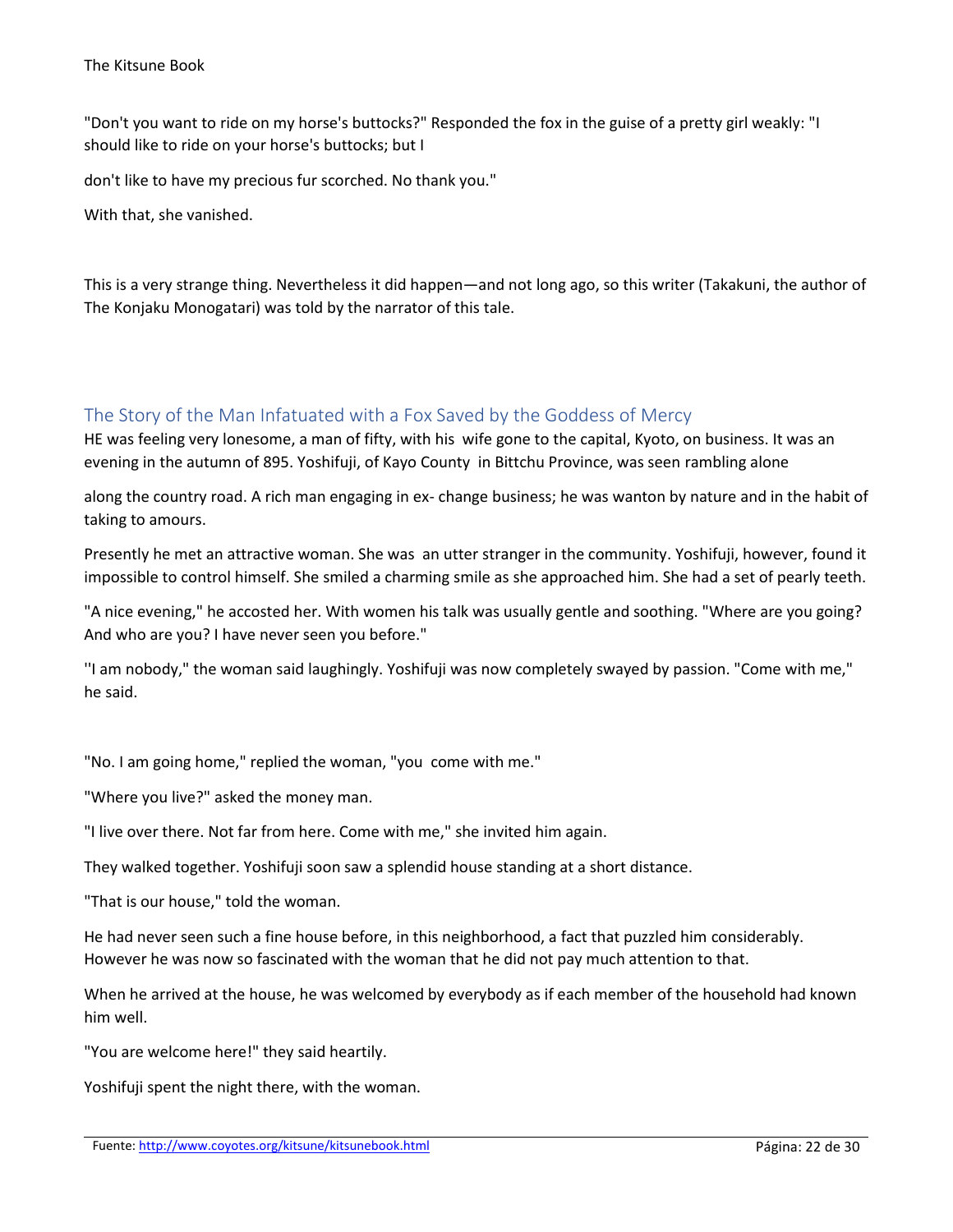The following morning, another woman who seemed to be the mistress of the household came and said:

"I am so glad you came. There is a Providence in it. I sincerely hope that you will stay here as long as you wish."

On seeing the woman, Yoshifuji instantly became infatuated with her. He decided to stay in the house as long as possible. Capricious by nature, Yoshifuji was inconsistent in love.

Thus he stayed in the house for a long period of time.

In the household of Yoshifuji, on the other hand, they were wondering what was the matter with him. He did not come back in the evening. He was away from home at night. Was he philandering somewhere, as usual? Midnight still found him not at home. Gone for a long trip? No. It could not be so. He had left his house in his white robe (abbreviated clothes worn in those days, a wadded garment with skirt).

The day broke in alarm.

They combed the village for Yoshifuji. The where- abouts of the man were still unknown. Had he joined the priesthood, having grown weary of the world?— or drowned himself, realizing the uncertainty of life? Strange, this thing, they thought.

Now to return to the luxurious house where Yoshifuji, the wanton man, was leading a licentious life with the fascinating mistress. The woman with whom he was intimately related had given birth to a child, and they, the man and the woman, were bound up with each other, and their love was growing with the years.

Yoshifuji had two brothers: Toyonaka, his elder brother; and Toyotsune, his younger brother. The former was the chief of a sub-prefecture; and the latter, the priest of a big temple. Both of these people were also rich. They wanted to find the body of Yoshifuji at all costs through the favor of Kanzéon, the Goddess of Mercy. So they made her image out of a huge oak tree—and prayed night and day kneeling down before it.

They implored the goddess for the repose of the soul of the departed man. However their efforts seemed not to bear fruit. Still they continued to pray awake or asleep with untiring zeal.

Now it so happened, one day, that a person carry-

ing the long staff of a priest came to the house where Yoshifuji was staying.

"Here he comes!"

The members of the family cried in consternation on seeing this person. Then they flew in all directions.

The caller made Yoshifuji come out of a narrow place by prodding him on the back with the staff.

On the evening of the thirteenth day since Yoshifuji dropped out of sight, his people were talking together about him, sitting in a room when they saw a strange black creature looking like a monkey come creeping, on all fours, with his hips raised high, from under the floor of a warehouse standing facing the house.

Said the strange creature:

Fuente: <http://www.coyotes.org/kitsune/kitsunebook.html> **Página: 23 de 30**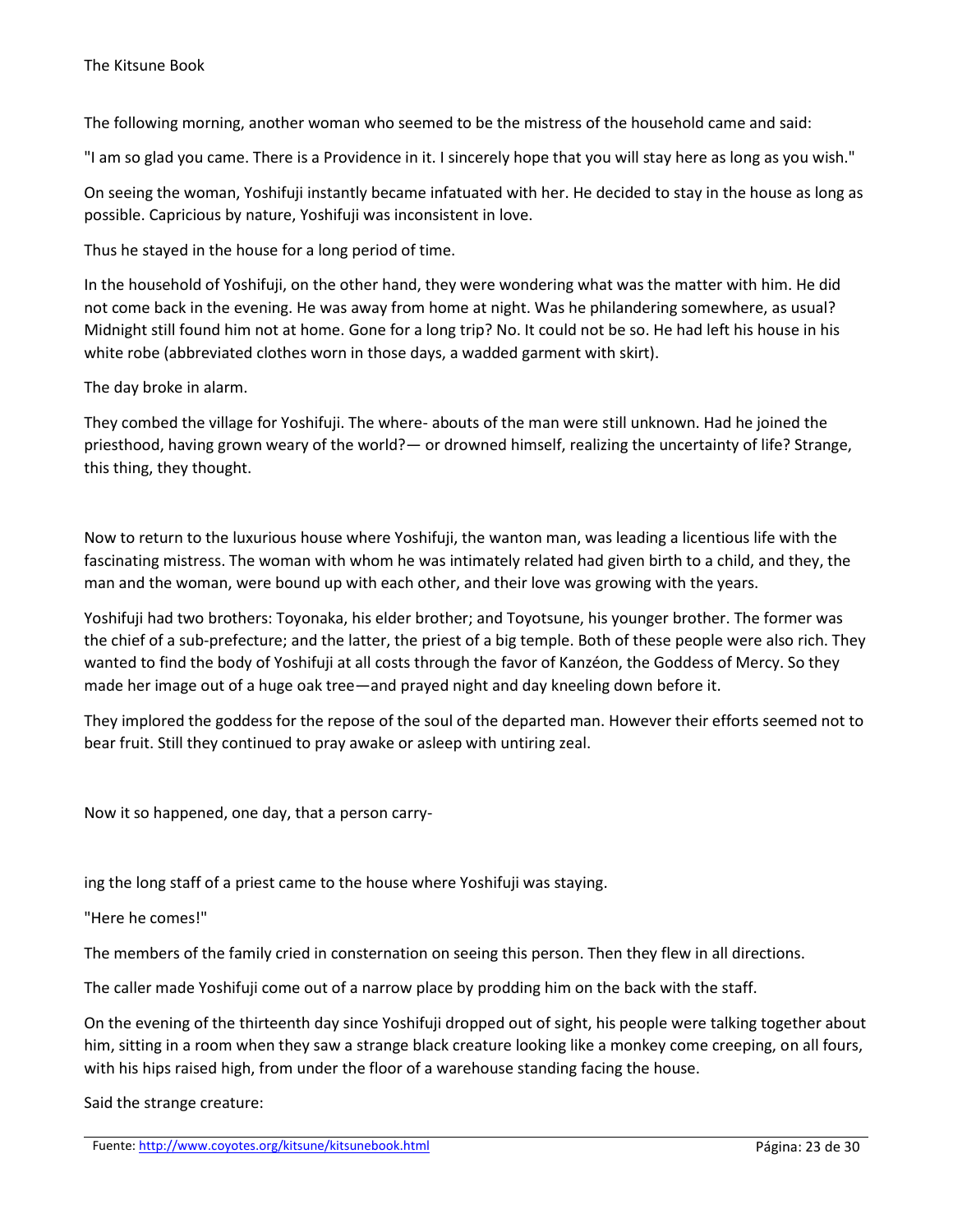The Kitsune Book

"I am here, folks."

He was no less a person than Yoshifuji!

Tadasada, his son, felt it strange. However it was the voice of his father that he heard. Therefore he got down on the ground and pulled him up.

Said Yoshifuji:

"I was staying alone at home feeling lonesome. I went out, and strolling along the road met a woman, who led me to her house, where I was obliged to become the father of a child. He was a boy and he was so cute and lovely that I used to hold him every day in my arms fondling him. I named him Taro (meaning first son). Therefore I will call you hereafter— Jiro (second son), as I respect his mother."

Asked Tadasada:

"Where is the child, father?"

"Down there!" replied Yoshifuji, pointing to the warehouse.

Tadasada and others, on hearing the words of Yoshi- fuji, were greatly surprised. They looked at Yoshifuji again. He looked haggard and sick. He was wearing the white robe he worn when leaving the house, a dirty robe now, and it smelt bad.

A servant was sent to look under the floor of the warehouse. At the approach of the servant, several foxes were seen running away helter-skelter. The servant found where his master used to sleep—under the cobwebby floor.

Now they learned for the first time that Yoshifuji had been bewitched by foxes and that he had forgotten to return to his own house, after becoming the husband of a female fox-beauty.

They called in a high priest to pray for his speedy recovery from the fox's witchcraft and a man exorcising evil spirits to purify him. They washed him several times, too. Still he did not look as he used to be.

Gradually, however, he came to his senses. He be- lieved that he had lived with the fascinating fox-woman in the luxurious house for a period of thirteen years; but, in reality, he had spent only thirteen days with her under the floor of the warehouse. Now it was revealed that he had been saved by the favors of Kanzéon, the Goddess of Mercy, appearing in the form of a priest carrying a long staff.

This story, by the way, was told by Miyoshi-no- Kiyotsura, the feudal lord of Bittchu Province in those days.

Fuente: <http://www.coyotes.org/kitsune/kitsunebook.html> example and the set of the 20 de 30 and Página: 24 de 30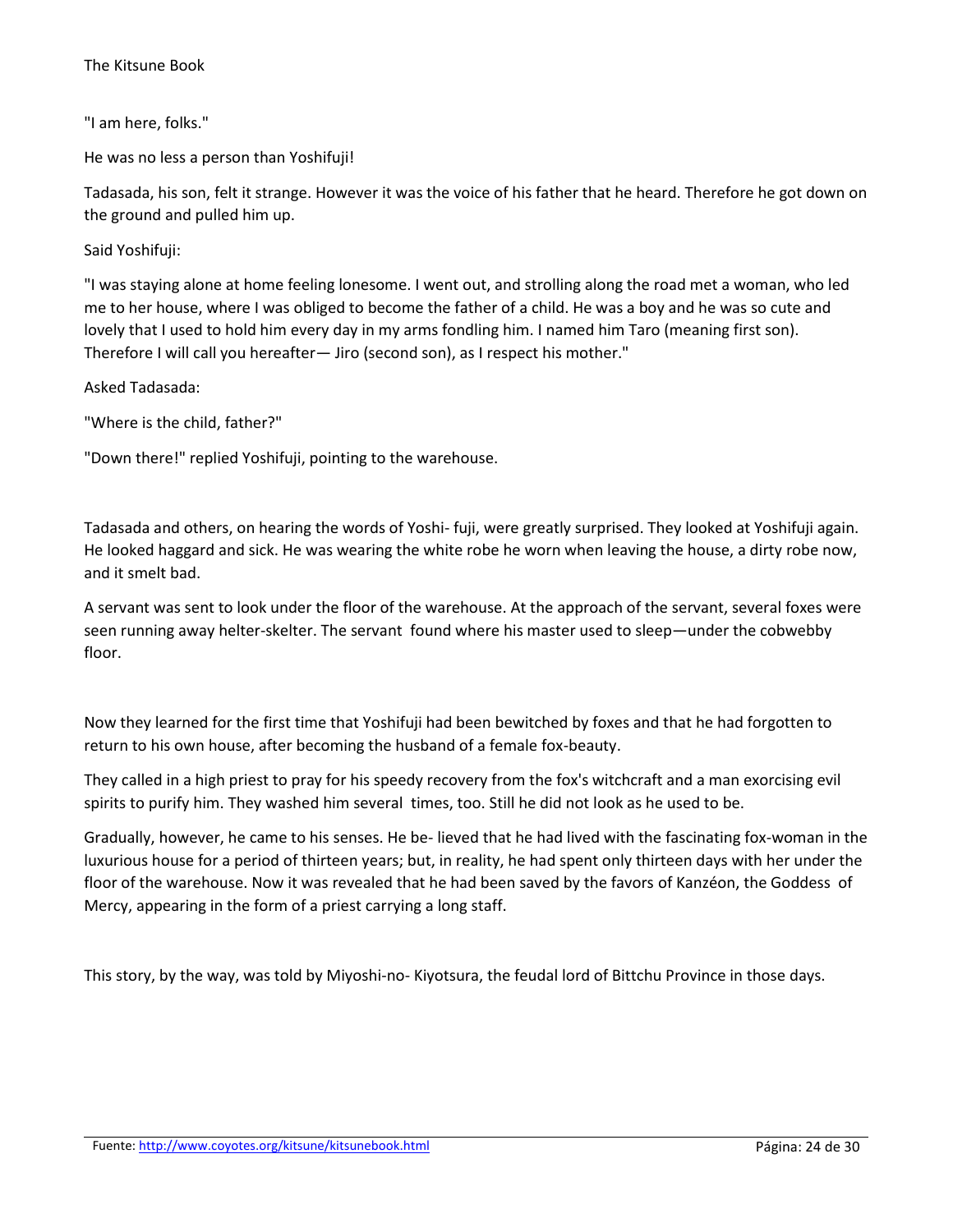## <span id="page-24-0"></span>The Story of an Imperial Household Guard Officer Disillusioned by an Act of a Fox

A TONÉRI (whose duty was to guard the Imperial palace in the Heian Era) by the name of Yasutaka was a man of romantic disposition.

Now you see him going home from the Imperial palace to bring one of his retainers who had failed to arrive at the palace. He was waking alone in the grounds of the palace. A refreshing night, with a bright moon, about the middle of September.

Presently, the tonéri officer caught sight of a young woman when he was approaching the pine-grove there. She was attired in an aster-colored dress of figured cloth. She had a superb figure, a fact he perceived at a glance.

She must be a beautiful thing, Yasutaka imagined.

The moonlight seemed to enhance her charm. Yasutaka followed her. He was wearing a pair of high wooden clogs.

Click-clack, click-clack…he walked after her bathed in the moonlight. One or two suzumushi (a kind of cricket with a sweet and sonorous chirping) were singing in the pine-grove.

Soon Yasutaka overtook the attractive figure. He walked drawing near her. She seemed shy. She walked covering her face with a pictured fan. She looked pretty, with her stray tresses of the side-locks playing on her forehead and cheeks. Yasutaka drew close to her and touched her. She was faintly redolent of ranjatai (a precious incense first imported from

Korea in the reign of the Emperor Shomu in the early part of the 8th century).

Said Yasutaka:

"At this hour of the night, where in the world are you going?"

A sweet voice responded from behind the pictured- fan:

"I am going to the house of a person living at Nishi- no-Kyo."

Said Yasutaka:

"You had better come with me, to my house. I live at Nishi-no-Kyo, too."

Said the girl with a sweet smile in her eyes, a pair of clear eyes:

"You know me, do you?" Yasutaka simply smiled back.

She was, to the delight of the tonéri officer, a woman endowed with personal charms. They walked together in the moonlight....

Presently the girl entered the Konoyé gate of the palace.

Now Yasutaka said to himself: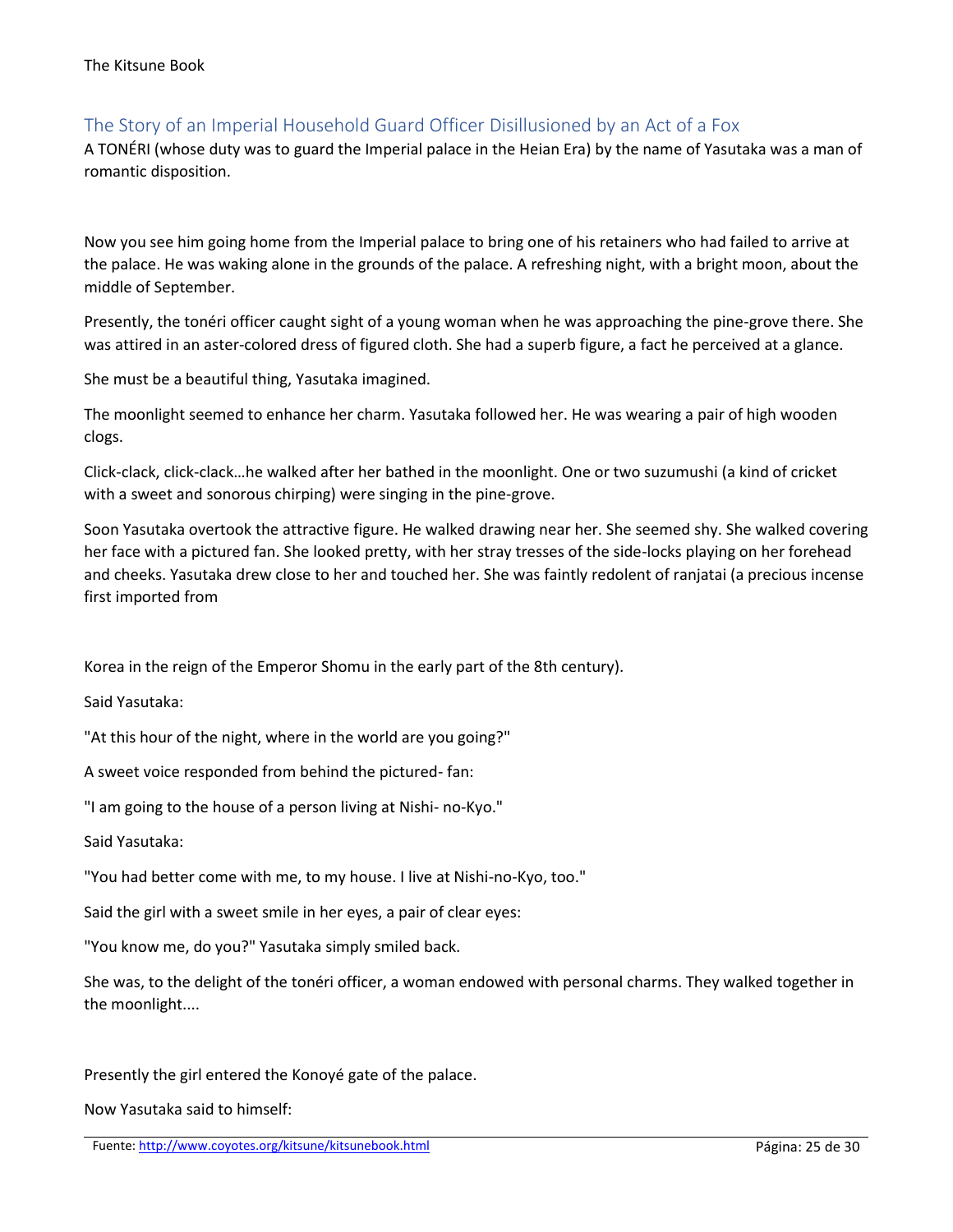"They say that there lives a fox in the habit of be- witching people here in this premises. Is this charming girl a fox? And she is still covering her face with the fan. Very strange, this. Well, I will put the matter to the proof."

Yasutaka seized the girl abruptly by one of her sleeves and said:

"Wait, girl. Stay right here for a moment. I want to say something to you."

On hearing this, the girl looked more bashful, covering her face with the pictured-fan. Said Yasutaka still seizing her by the sleeve: "Now I am going to disrobe you. Do you hear me?" So declaring, the tonéri officer unsheathed his short sword, about 8 inches long, a glittering blade; it looked cold and shiny like an icicle.

Continued Yasutaka:

"I am going to cut your throat. Take off your clothes!"

The tonéri officer now seized the girl by the hair. He pinned her against a pillar of the gate. He was on the point of plunging the sword into her throat when, unexpectedly, his nostrils were assailed with a pungent and offensive smell, so pungent and offensive, in fact, that, tough and daring as he was, Yasutaka loosed his grip on the girl, sneezing.

In an instant, the fascinating girl changed herself into a fox and took to flight. The fox was soon heard, barking somewhere in the distance outside the gate. The Imperial guard officer was left with the smell still hanging in the night air.

Yasutaka felt chagrined at his unsuccessful attempt. Later, it is said, he went out nightly to see the fox assuming the shape of the charming girl. He wanted to see her again—in spite of the smell. No further opportunities occurred, however.

One should not try to become friendly with a charming girl walking alone of a night. In the case of Yasutaka, however, he was clever and cautious enough not to be cheated by a fox, they said.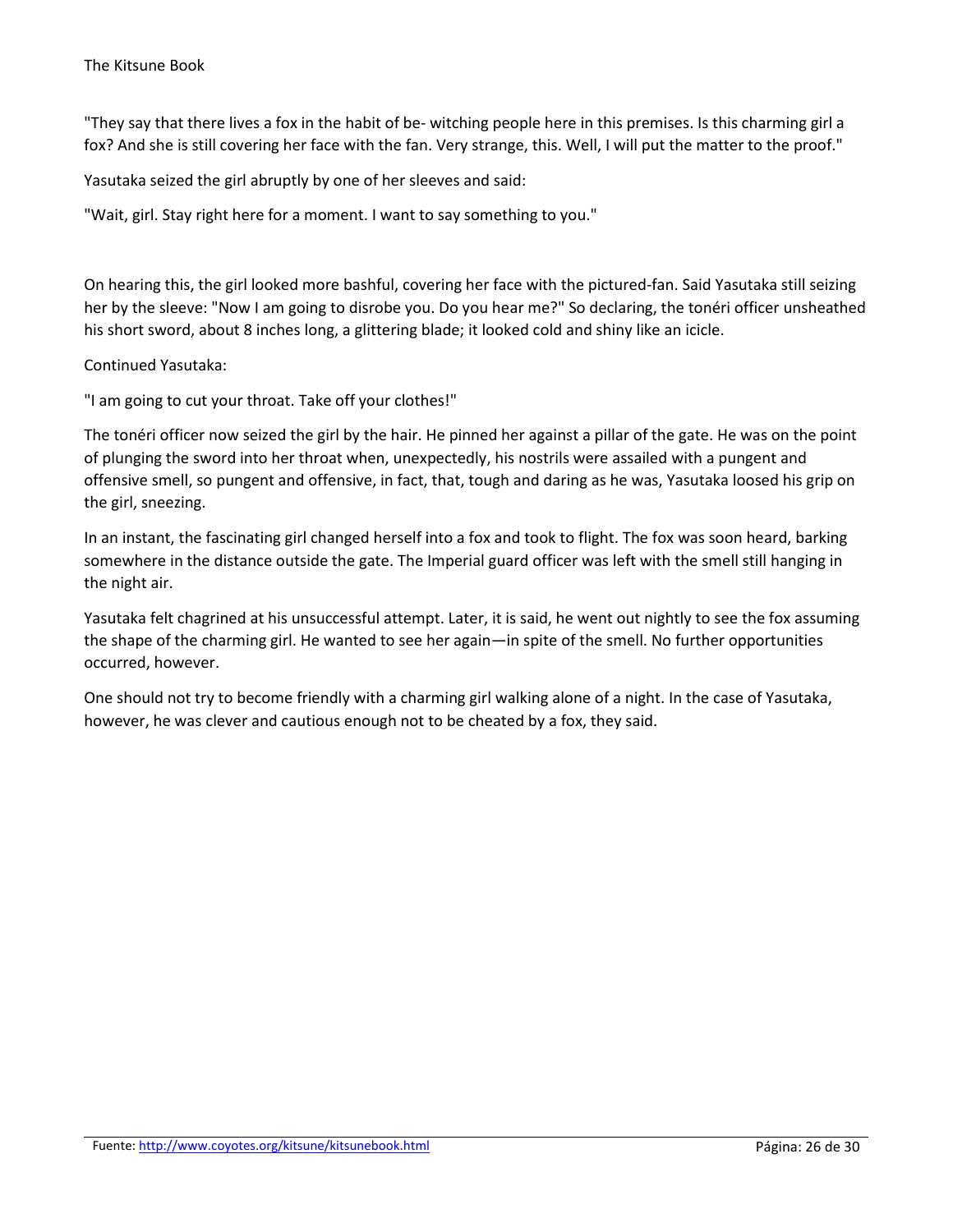## <span id="page-26-0"></span>CHAPTER 6 THE FOX IN THE KONJAKU

MONOGATARI (Continued)

The Story of General Toshihito Who Employed a Fox for His Guest, Exercising An Influence Upon It

IN the 10th century, there lived a general whose name was Toshihito. He was in the service of Moto-tsune, the Prime Minister, in his younger days. Brave and intelligent, he was promoted to the rank of general and he married the daughter of an influential man of Tsuruga in Echizen Province, a province very far from the capital, Kyoto. Therefore the general lived there in his mansion.

One year, during the New Year's celebrations, a great banquet was given in the mansion of the Prime Minister. Previously it was customary to give the leavings of the table to the beggars coming for them when the banquet was over. On that particular occasion, however, the remnants of the dinner were eaten by the officials and others in the service. Among those shared them was an official with the 5th grade Court rank (a low rank).

During the repast, this official with the 5th grade Court rank was heard saying:

"O how I wish I could eat imogayu1 to my heart's content!"

General Toshihito, who had been listening attentively to the remark made by this official, stroking his left sidewhisker with his strong hand, said:

"Well, Tayu,2 have you not eaten imogayu to your heart's content yet?"

#### Answered the tayu:

"No, sir. To tell you the truth, I have never eaten

imogayu to my heart's content in my life." Said the general:

"In that case, I shall have the pleasure of seeing you

eat imogayu to your heart's content some day."

Said the tayu:

"That is good, very good, indeed." Asked the general:

"Would you accept my offer?"

"With great pleasure, General," was the reply.

Four or five days later, towards evening, General Toshihito came to the quarters of the tayu.

"Come with me, Tayu. I am going to take you to a place near Higashiyama where, I hear, there is a good hotspring.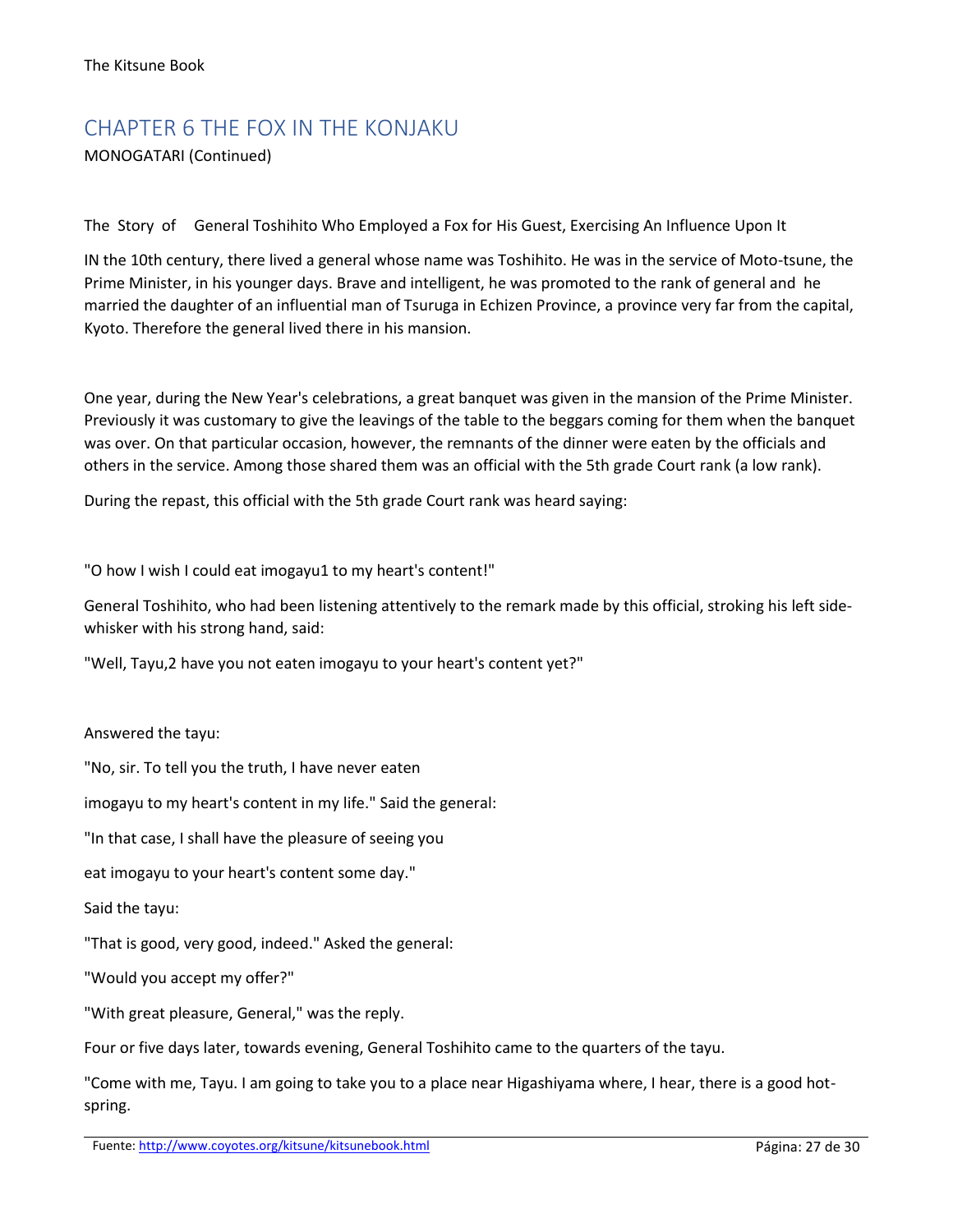The Kitsune Book

Said the tayu in glee:

"That is good, very good, indeed. I will go with you

1 Rice gruel boiled with the juice of sweet arrow-root after putting in sliced yams, a tidbit enjoyed by the nobles in those days.

2 The person with the 5th grade Court rank was commonly called tayu.

with great pleasure, General. Incidentally I am at present feeling itchy, especially this evening. I am afraid I shall not be able to sleep well tonight. By the way, is there any means of conveyance to take me there?"

The general assured him:

"Two horses are ready at the gate."

The joy of the official with the 5th grade Court rank knew no bounds.

"That is good, very good, indeed," he said, "Please wait [or a moment, 1 will put something on."

Now the tayu put on, for the occasion, two thinly padded garments, one over the other, a worn-out greencolored skirt of silk, a hunting suit of the same color, the shoulders of which were somewhat out of shape. He did not take the trouble of wearing an underskirt, as was the custom at that time.

The tayu was a man with a prominent nose, the tip of which was reddish. The nostrils were always wet in winter, a fact proving that he was not in the habit of wiping his nose, apparently. The back of the aforesaid hunting suit was rumpled as he tied the sash tightly. The tayu presented a comical sight.

The general and the tayu proceeded toward Higashi- yama where, the general had told the tayu, the good hotspring was. The tayu rode ahead of the general. They came to the Kamogawa river beach. The tayu was not accompanied even by a boy footman. General Toshihito had as attendants a man carrying arms, and a servant. After passing the Kamogawa river beach, they were approaching Awadaguchi.

Asked the tayu:

"Where are we now?'' He was told.

Then they passed Yamashina. Then they passed Sekiyama. They went on and on. . . . The hoofs rang on the deserted road. Then, to the surprise of the tayn, they arrived at Miidera temple.

"Do we stop here?" inquired the tayu, "is this the place where there is a hot-spring?"

"No, Tayu," answered General Toshihito, "not here. To tell you the truth, I am taking you to my place nt Tsiiruga, in ftcliixen Province."

The tayu said that Elchizen Province was a distant province, and that he should have brought his servants with him from Kyoto to accompany him.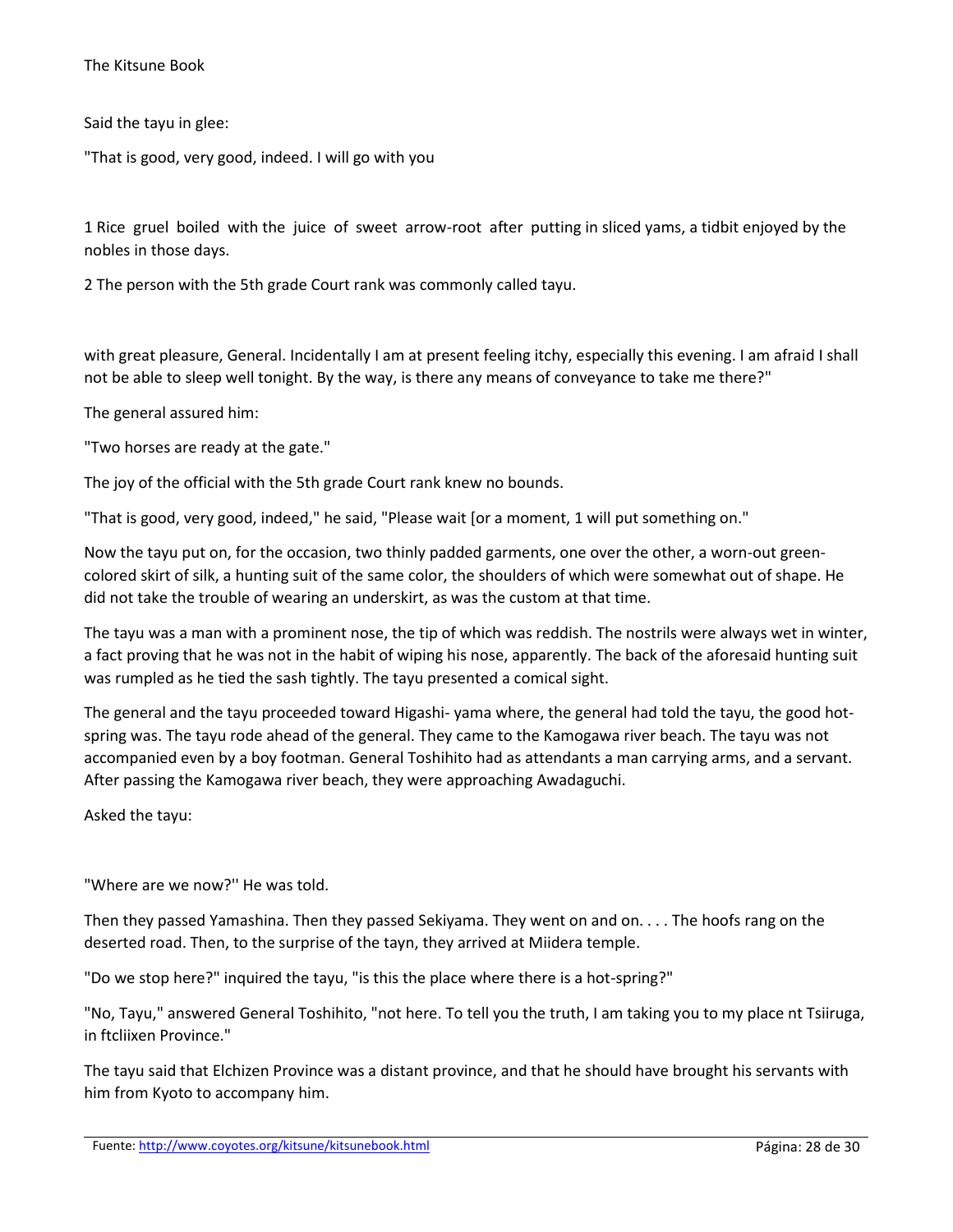General Toshihito stroked his left-side whisker as usual and said:

"Do not worry, Tayu. When I go with you, you may consider yourself accompanied by an army of one thousand men."

On hearing this, the tayu seemed to have felt much relieved.

After taking a meal, they left the temple for their destination, Tsuruga in fichizen Province.

Now the general was riding ahead of the tayu, taking a quiver from his man and carrying it on his back. They were passing along a lonely road again. The north wind was blowing over the withered grass and the paddyfields with only stacks of rice-straw and stubble of rice plants.

They heard the muffled sound of a distant bell— coming evidently from the Miidera temple, from which they had departed.

When they were riding along Mitsu-no-Hama beach, a

fox was seen running hurriedly.

On seeing the fox, the general started in pursuit of it, saying:

"O splendid! A good messenger for you, Tayu!"

The fox ran as fast as its legs could carry it. The general rode after it at a gallop.

Finally when the horse was running abreast of the fox, General Toshihito lowered himself on the flank of his horse, seizing the animal by one of its hind legs.

Said the general to the fox:

"Fox, yon go to my mansion at Tsuruga tonight, you understand? Tell my family that I am taking a guest home. Tell them to come to see me with two saddled horses—near Takashima—at 10 o'clock tomorrow morning, you understand? If you should jail to fulfil your mission, Toshihito will handle you roughly. You understand? Now, run along!"

So saying, the general set the fox free.

The tayu saw the fox run away at full speed and disappear behind a wood in the distance.

Said General Toshihito to the tayu:

"An exceptionally good messenger, isn't he? Wait and see, lie ivill do as he was told without fail."

They stayed at an inn that night.

On the following morning, they got up very early, and proceeded toward Tsuruga, the end of their journey.

At about 10 o'clock in the morning, the general said to the tayu:

"It is about the time."

"About what time?" asked the tayu.

Fuente: <http://www.coyotes.org/kitsune/kitsunebook.html> **Página: 29 de 30**